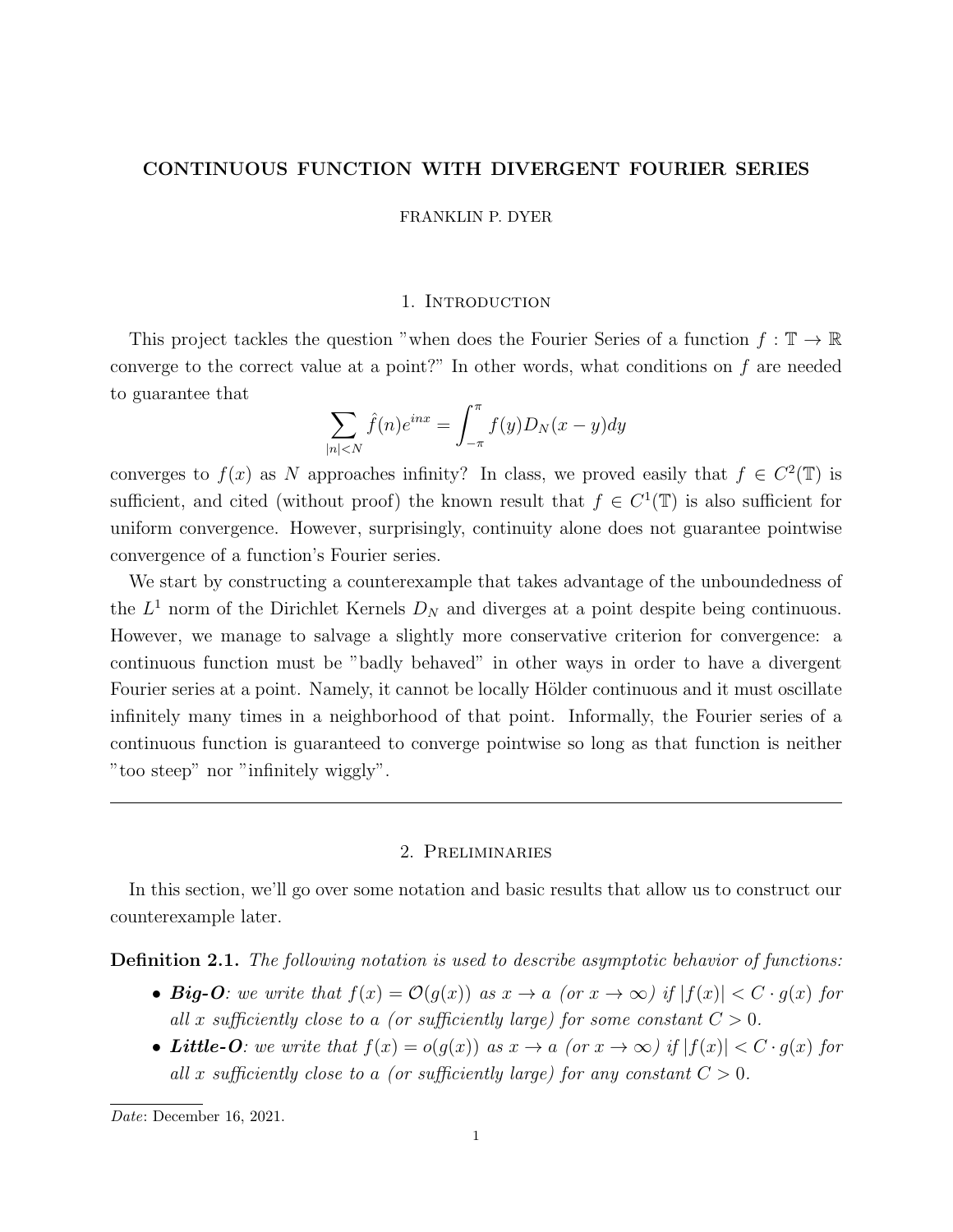### 2 FRANKLIN P. DYER

- Big-Omega: we write that  $f(x) = \Omega(g(x))$  as  $x \to a$  (or  $x \to \infty$ ) if  $|f(x)| > C \cdot g(x)$ for all x sufficiently close to a (or sufficiently large) for some constant  $C > 0$ .
- Little-Omega: we write that  $f(x) = \omega(g(x))$  as  $x \to a$  (or  $x \to \infty$ ) if  $|f(x)| > a$  $C \cdot g(x)$  for all x sufficiently close to a (or sufficiently large) for any constant  $C > 0$ .
- Big-Theta: we write that  $f(x) = \Theta(g(x))$  as  $x \to a$  (or  $x \to \infty$ ) if  $C_1 \cdot g(x) < f(x)$  $C_2 \cdot g(x)$  for all x sufficiently close to a (or sufficiently large) for some constants  $C_1, C_2 > 0.$

Intuitively, each of these notations can be interpreted as follows:

- $f(x) = \mathcal{O}(g(x))$  means that f does not asymptotically dominate g
- $f(x) = o(g(x))$  means that f is asymptotically dominated by g
- $f(x) = \Omega(g(x))$  means that g does not asymptotially dominate f
- $f(x) = \omega(g(x))$  means that f asymptotically dominates g
- $f(x) = \Theta(g(x))$  means that f and g do not asymptotically dominate each other, or that they are of the "same growth order"

We will use each of these notations for convenience in analyzing the asymptotic behavior of functions. For instance, we will use them to show that a certain subsequence of the partial Fourier sums of our counterexample construction tends towards infinity and therefore has a divergent Fourier series.

We also make use of the Dirichlet Kernel and its relationship to the partial Fourier sums of functions  $f : \mathbb{T} \to \mathbb{R}$ , both of which are described in greater detail in [**pereyra·harmonic** $2012$ ].

**Definition 2.2.** The **Dirichlet Kernels**  $D_N : \mathbb{T} \to \mathbb{R}$  are defined for  $N \in \mathbb{N}$  as

$$
D_N(x) = \sum_{|n| \le N} e^{inx}
$$

**Proposition 2.3.** The Dirichlet Kernels are given by the formula

$$
D_N(x) = \frac{\sin(\frac{2N+1}{2}x)}{\sin(\frac{1}{2}x)}
$$

and are bounded in magnitude by  $|D_N(x)| \leq 2N + 1$  for all  $x \in \mathbb{T}$ .

**Proposition 2.4.** The partial Fourier sums of any integrable function  $f : \mathbb{T} \to \mathbb{R}$  are given by its convolutions with the Dirichlet Kernels:

$$
S_N f(x) = \sum_{|n| \le N} \hat{f}(n) e^{inx} = \int_{-\pi}^{\pi} f(y) D_N(x - y) dy
$$

Finally, here are a few elementary facts which we will not prove, but which are used in proofs to come:

**Proposition 2.5.** For all  $x \in \mathbb{R}$  with  $x > 0$ , we have that  $\sin(x) < x$ .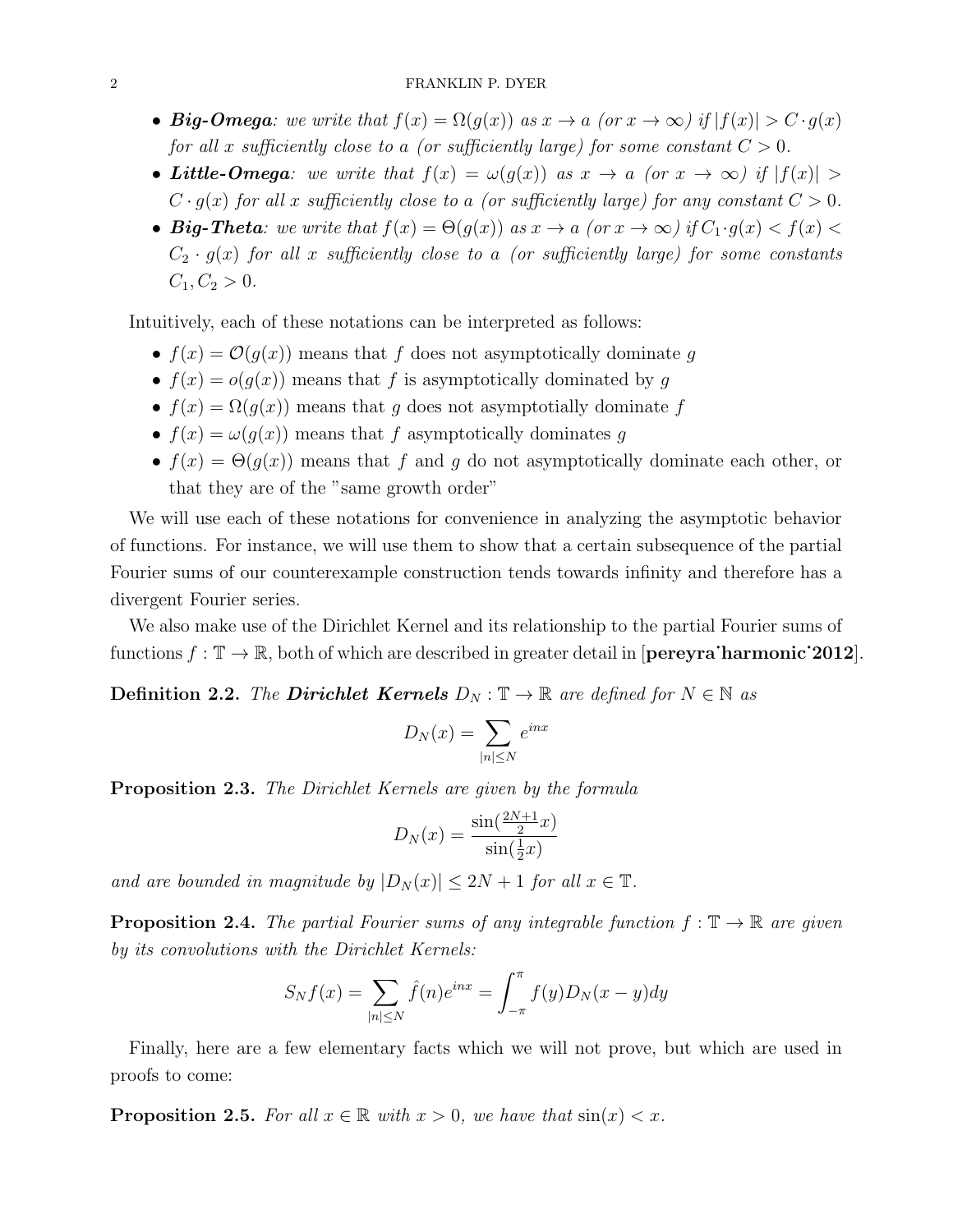**Proposition 2.6.** For all  $x \in \mathbb{R}$  with  $x \in [0, \pi/2]$ , we have that  $\sin(x) \geq \frac{2}{\pi}$  $\frac{2}{\pi}x$ , and equality holds precisely at  $x = 0$  and  $x = \pi/2$ .

Proposition 2.7. The partial sums of the harmonic series diverge logarithmically. That is,

$$
\sum_{k=1}^{n} \frac{1}{k} = \Theta(\log n)
$$

### 3. INTUITION

Of the requirements determining a "good kernel", the Dirichlet Kernels  $D<sub>N</sub>$  fail to satisfy the property of having a bounded  $L^1$  norm. That is,

$$
\int_{-\pi}^{\pi} |D_N(x)| dx \to \infty
$$

as  $N \to \infty$ . It also has an unbounded  $L^2$  norm:

$$
\int_{-\pi}^{\pi} D_N(x)^2 dx \to \infty
$$

In order for a function  $f : \mathbb{T} \to \mathbb{R}$  to have a divergent Fourier series at  $x = 0$ , the following integral must diverge as  $N \to \infty$ :

$$
S_N f(0) = \int_{-\pi}^{\pi} f(x) D_N(x) dx
$$

Intuitively, one way to design a function  $f$  which forces the above integral to diverge is to construct it in such a way that it "oscillates similarly" to  $D<sub>N</sub>$  for infinitely many values of N. If f has the same sign as  $D_N$  on some interval, then  $f(x)D_N(x)$  is positive on that interval, behaving similarly to  $|D_N(x)|$  or  $D_N(x)^2$ , whose integrals grow unboundedly. So if f oscillates similarly to  $D<sub>N</sub>$  for infinitely many values of N and on sufficiently large intervals, the integrals of  $f(x)D<sub>N</sub>(x)$  over those intervals will "blow up", while the rest of the domain of integration becomes negligible due to concentration of mass.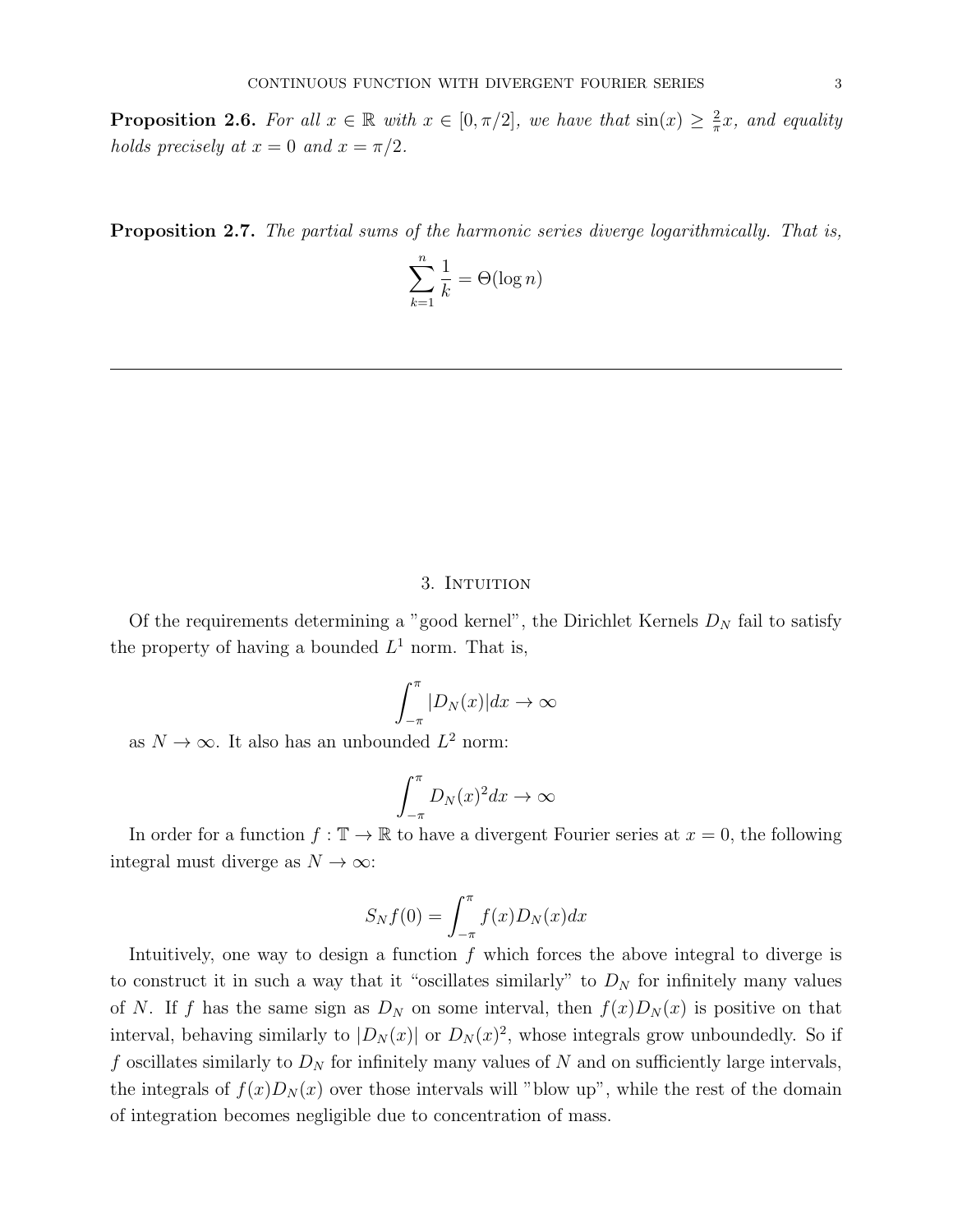

By dividing the domain  $[0, \pi)$  into regimes  $[x_{n+1}, x_n)$  of exponentially decreasing size, and tailoring the values of f in each regime to a different Dirichlet Kernel  $D_N$ , we can construct a function with precisely this behavior.

## 4. Counterexample construction

**Theorem 4.1.** Let  $\{a_n\}_{n=1}^{\infty} \subset \mathbb{N}$  be a strictly increasing sequence with  $a_1 = 1$  and the property that  $a_n/a_{n-1} = \omega(b_n) \to \infty$  as  $n \to \infty$  for some increasing sequence  $\{b_n\}_{n=1}^{\infty} \subset \mathbb{N}$ , and define  $x_n = 2\pi/3^{a_n} \forall n \in \mathbb{N}$ . Finally, define the function  $f : \mathbb{T} \to \mathbb{R}$  as follows:

$$
f(x) = \begin{cases} 0 & x \in [x_1, 2\pi) \cup \{0\} \\ \frac{1}{b_n} \sin(3^{a_n} x/2) & x \in [x_n, x_{n-1}), n > 1 \end{cases}
$$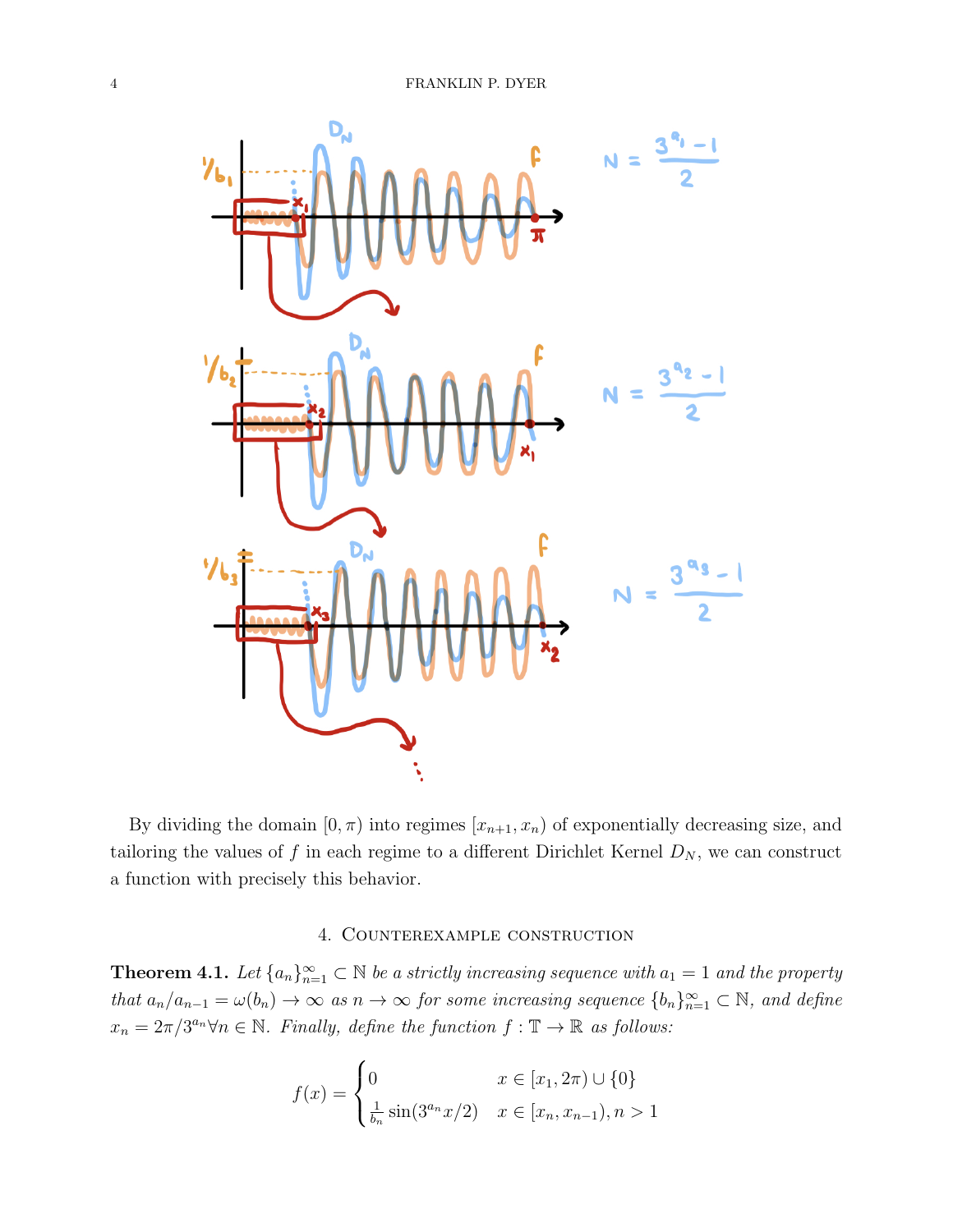# Then f is continuous on  $\mathbb T$  and its partial Fourier sums  $S_N f(x)$  are unbounded at  $x = 0$ .

*Proof.* First we show that f is continuous on  $\mathbb{T}$ . Because f is sinusoidal and hence continuous on each of the intervals  $(x_n, x_{n-1})$ , we need only check continuity at each of the points  $x_n$ and at  $x = 0$ .

On  $[x_n, x_{n-1})$  we have  $f(x) = \frac{1}{b_n} \sin(3^{a_n} x/2)$ , and on  $[x_{n+1}, x_n)$  we have  $f(x) = \frac{1}{b_{n+1}} \sin(3^{a_{n+1}x/2})$ . Thus, since  $x_n = 2\pi/3^{a_n}$ , we have that

$$
\lim_{x \to x_n^+} f(x) = \lim_{x \to x_n^+} \frac{1}{b_n} \sin(3^{a_n} x/2)
$$

$$
= \frac{1}{b_n} \sin(3^{a_n} x_n/2)
$$

$$
= \frac{1}{b_n} \sin(\pi)
$$

$$
= 0
$$

and further, since  $(a_n)$  is a strictly increasing sequence of integers,  $a_{n+1} - a_n$  is a positive natural number and  $3^{a_{n+1}-a_n}$  is a natural number, meaning that

$$
\lim_{x \to x_n^{-}} f(x) = \lim_{x \to x_n^{-}} \frac{1}{b_{n+1}} \sin(3^{a_{n+1}}x/2)
$$

$$
= \frac{1}{b_{n+1}} \sin(3^{a_{n+1}}x_n/2)
$$

$$
= \frac{1}{b_{n+1}} \sin(3^{a_{n+1}-a_n}\pi)
$$

$$
= 0
$$

Since these limits agree, we have continuity at each of the points  $x = x_n$ . Finally, we must check continuity at  $x = 0$ . In the regime  $[x_n, x_{n-1})$ , the magnitude of f is bounded above by  $1/b_n$ , which is  $o(1)$  as  $n \to \infty$  since  $(b_n)$  is a strictly increasing sequence of natural numbers. Further, since  $x_n \to 0$  as  $n \to \infty$ , we have that  $f(x)$  approaches zero as  $x \to 0$  from above. On the other hand,  $f(x) = 0$  for x in  $[2\pi/3, 2\pi)$ , so  $f(x)$  approaches zero as  $x \to 2\pi$  or  $x \to 0$ from below. Hence f is also continuous at  $x = 0$ , and we have that it is continuous on all of T.

Now we show that the partial Fourier sums of f diverge at  $x = 0$ . The partial Fourier sum  $S_N f(0)$  is given by

$$
S_N f(0) = \frac{1}{2\pi} \int_0^{2\pi} f(x) D_N(x) dx
$$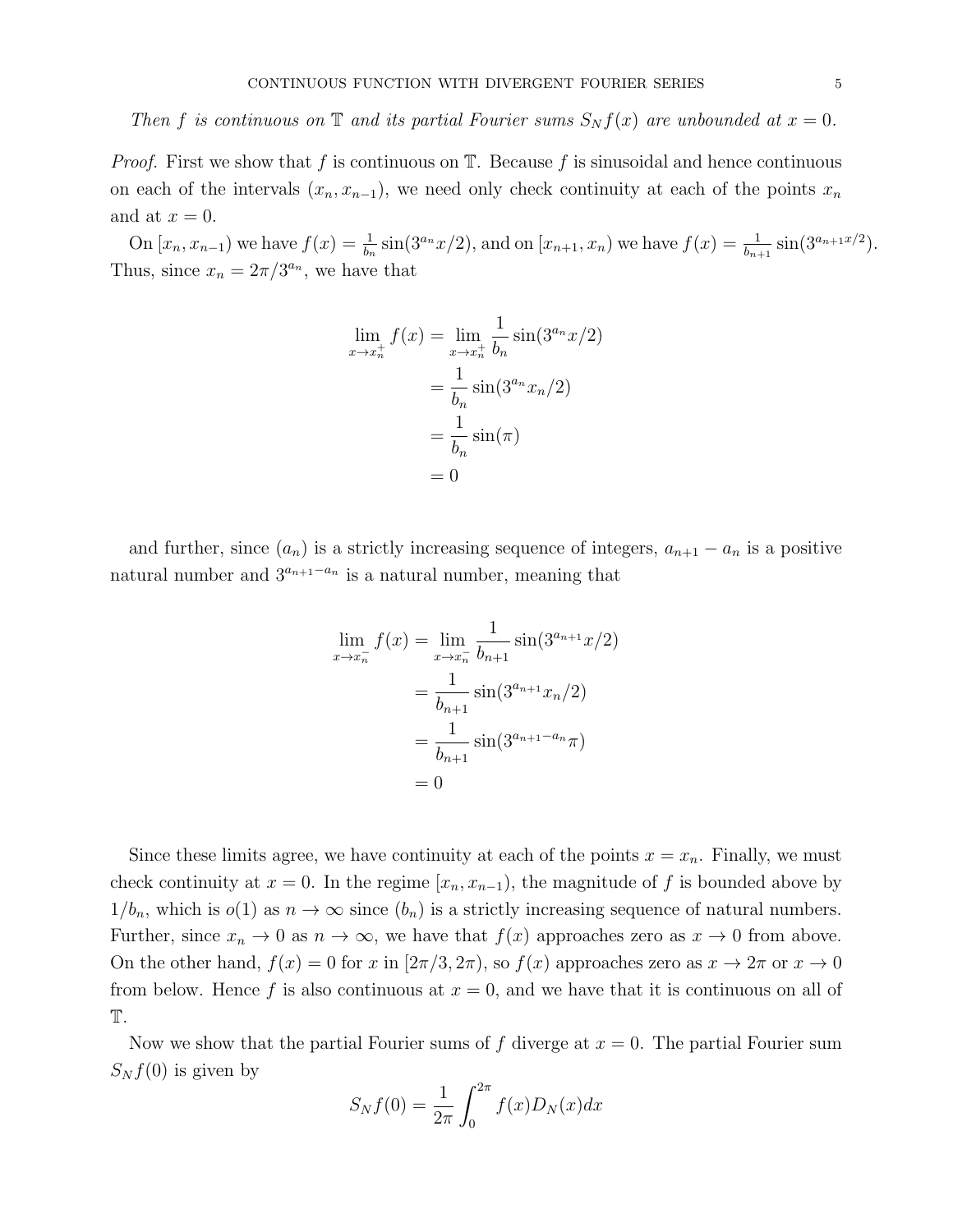or, since  $f = 0$  when  $x > 2\pi/3$ ,

$$
S_N f(0) = \frac{1}{2\pi} \int_0^{2\pi/3} f(x) D_N(x) dx
$$

To show divergence, it is sufficient to show that this expression is unbounded in  $N$ , and that it tends to  $\infty$  for some infinite sequence of N-valued. Let us consider a the subsequence of N-values  $(N_n)$  defined by  $2N_n + 1 = 3^{a_n}$  (which is valid since  $3^{a_n}$  is odd). Then we have that

$$
D_N(x) = \frac{\sin\left(\frac{2N+1}{2}x\right)}{\sin\left(\frac{x}{2}\right)} = \frac{\sin(3^{a_n}x/2)}{\sin(x/2)}
$$

so that

$$
S_N f(0) = \frac{1}{2\pi} \int_0^{2\pi/3} f(x) \frac{\sin(3^{a_n} x/2)}{\sin(x/2)} dx
$$

where  $N = N_n$  varies with n (although we write N in place of  $N_n$  for convenience).

We may split this integral into 3 pieces by partitioning the interval  $[0, 2\pi)$  into the 3 regimes  $[0, x_n)$ ,  $[x_n, x_{n-1})$  and  $[x_{n-1}, 2\pi/3)$ :

$$
S_N f(0) = \frac{1}{2\pi} \int_0^{2\pi/3} f(x) \frac{\sin(3^{a_n} x/2)}{\sin(x/2)} dx
$$
  
=  $\frac{1}{2\pi} \left( \int_0^{x_n} + \int_{x_n}^{x_{n-1}} + \int_{x_{n-1}}^{2\pi/3} \right) f(x) \frac{\sin(3^{a_n} x/2)}{\sin(x/2)} dx$   
=  $\frac{I_1 + I_2 + I_3}{2\pi}$ 

Let us consider these 3 integrals separately, starting with  $I_1$ . Because the sine wave is bounded by 1 in magnitude everywhere on  $\mathbb{T}$ , and  $1/b_n$  is  $o(1)$ , we have that  $f(x)$  is  $o(1)$  as  $x \to 0$ , or as  $n \to \infty$  for  $x \in [0, x_n)$ . Thus,

$$
|I_1| \le \int_0^{x_n} o(1) \cdot |D_N(x)| dx
$$

Further, we have that  $D_N(x)$  is bounded in magnitude by  $2N + 1$ , meaning that

$$
|I_1| \leq \int_0^{x_n} o(1) \cdot 3^{a_n} dx
$$

$$
= o(1) \cdot 3^{a_n} x_n
$$

$$
= o(1) \cdot 2\pi
$$

$$
= o(1)
$$

Hence, we have that  $|I_1|$  is  $o(1)$ .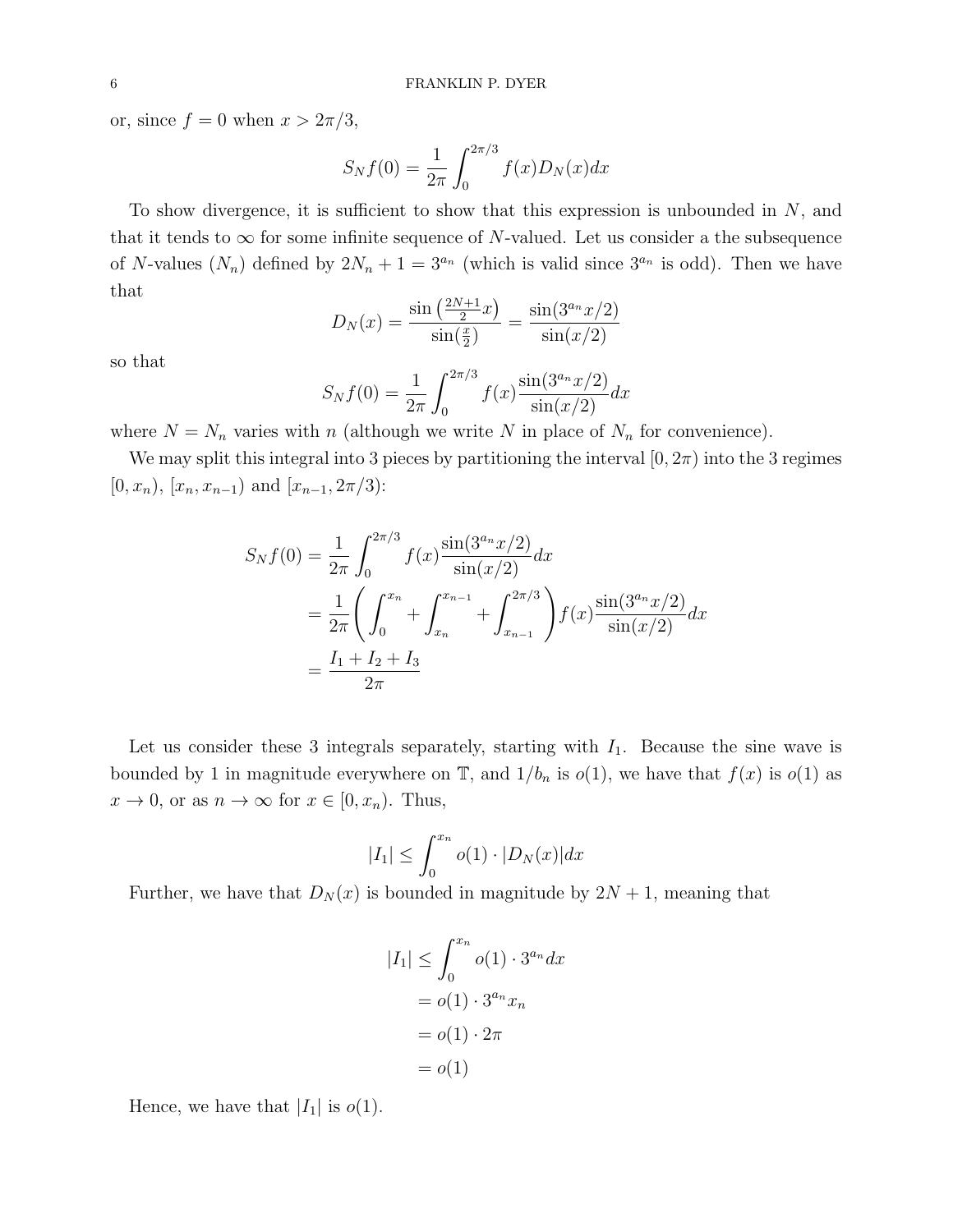Next consider  $I_2$ . We may bound it as follows, using the fact that  $f(x) = \frac{1}{b_n} \sin(3^{a_n} x/2)$ on  $[x_n, x_{n-1})$ . By making the substitution  $x \mapsto 2x/3^{a_n}$ , we have

$$
I_2 = \int_{x_n}^{x_{n-1}} f(x) \frac{\sin(3^{a_n}x/2)}{\sin(x/2)} dx
$$
  
\n
$$
= \frac{1}{b_n} \int_{x_n}^{x_{n-1}} \sin(3^{a_n}x/2) \frac{\sin(3^{a_n}x/2)}{\sin(x/2)} dx
$$
  
\n
$$
= \frac{1}{b_n} \int_{3^{a_n}x_n/2}^{3^{a_n}x_{n-1}/2} \sin(x) \frac{\sin(x)}{\sin(x/3^{a_n})} \cdot \frac{2}{3^{a_n}} dx
$$
  
\n
$$
= \frac{1}{b_n} \int_{\pi}^{3^{a_n}x_{n-1}} \sin(x) \frac{\sin(x)}{\sin(x/3^{a_n})} \cdot \frac{2}{3^{a_n}} dx
$$

again using the fact that  $x_n = 2\pi/3^{a_n}$ . Now, by partitioning the interval of this integral into pieces of length  $\pi$  and using the fact that  $\sin(x) < x$  for  $x > 0$ , we have that

$$
I_2 = \frac{1}{b_n} \sum_{k=1}^{3^{a_n - a_{n-1}} - 1} \frac{2}{3^{a_n}} \int_{\pi k}^{\pi(k+1)} \sin(x) \frac{\sin(x)}{\sin(x/3^{a_n})} dx
$$
  
\n
$$
= \frac{1}{b_n} \sum_{k=1}^{3^{a_n - a_{n-1}} - 1} \frac{2}{3^{a_n}} \int_0^{\pi} \frac{\sin^2(x)}{\sin(\frac{x + \pi k}{3^{a_n}})} dx
$$
  
\n
$$
\geq \frac{1}{b_n} \sum_{k=1}^{3^{a_n - a_{n-1}} - 1} \frac{2}{3^{a_n}} \int_0^{\pi} \frac{\sin^2(x)}{(\frac{x + \pi k}{3^{a_n}})} dx
$$
  
\n
$$
= \frac{2}{b_n} \sum_{k=1}^{3^{a_n - a_{n-1}} - 1} \int_0^{\pi} \frac{\sin^2(x)}{x + \pi k} dx
$$
  
\n
$$
\geq \frac{2}{b_n} \sum_{k=1}^{3^{a_n - a_{n-1}} - 1} \int_0^{\pi} \frac{\sin^2(x)}{\pi(k+1)} dx
$$
  
\n
$$
= \left(\frac{2}{\pi} \int_0^{\pi} \sin^2(x) dx\right) \cdot \frac{1}{b_n} \sum_{k=1}^{3^{a_n - a_{n-1}} - 1} \frac{1}{k+1}
$$

Since  $\frac{2}{\pi} \int_0^{\pi} \sin^2(x) dx$  is just a (positive) constant factor, we may simplify this expression by converting it into a big- $\Omega$  asymptotic formula. Since  $I_2$  is greater than or equal to a constant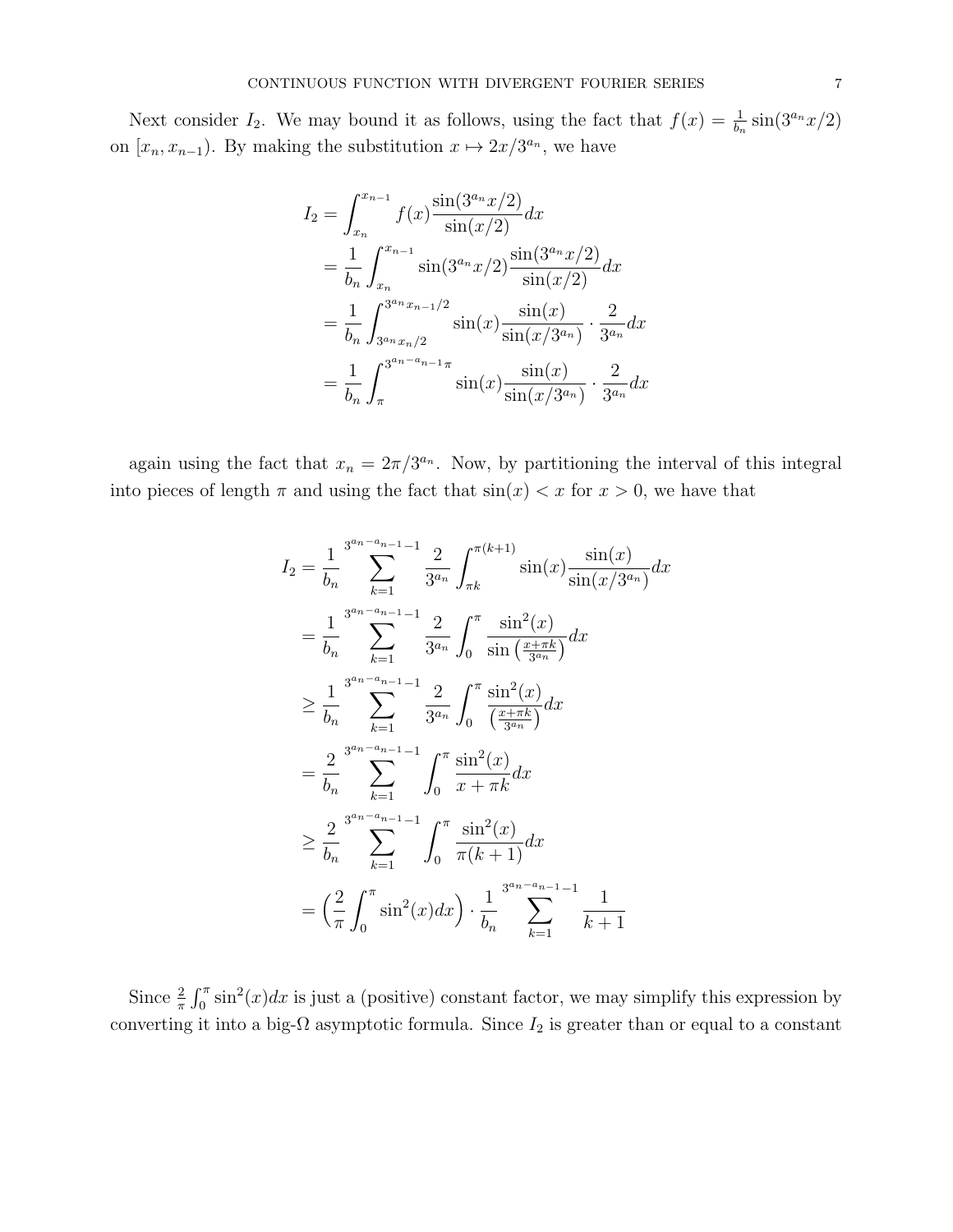factor times the sum divided by  $b_n$ , we have that

$$
I_2 = \Omega \left( \frac{1}{b_n} \sum_{k=1}^{3^{a_n - a_{n-1}} - 1} \frac{1}{k+1} \right)
$$

Further, since the partial sums of the harmonic series diverge logarithmically, we may simplify this as follows:

$$
I_2 = \Omega\left(\frac{\log(3^{a_n - a_{n-1}} - 1)}{b_n}\right)
$$

Now, since  $a_n/a_{n-1}$  tends to infinity, it follows that  $a_n - a_{n-1}$  tends to infinity, meaning that  $\log(3^{a_n-a_{n-1}}-1)$  behaves asymptotically like  $\log(3)(a_n-a_{n-1})$ , which is a constant factor times  $a_n - a_{n-1}$ . Hence,

$$
I_2 = \Omega\left(\frac{a_n - a_{n-1}}{b_n}\right)
$$

Again, since  $a_n/a_{n-1}$  is  $\omega(b_n)$  by hypothesis, it follows that  $\frac{a_n-a_{n-1}}{b_n}$  is  $\omega(a_{n-1})$ , so we have that  $I_2 = \omega(a_{n-1})$ , and  $I_2$  is also positive.

Finally, we consider  $I_3$ . We will use a technique very similar to the one we used to bound  $I_2$ , with the primary difference being that we seek to bound  $I_3$  above rather than below (to the end of showing that it does not grow fast enough to "interfere with" the growth of  $I_2$ ). By using the fact that  $f$  is bounded in magnitude by 1 and making the same substitution  $x \mapsto 2x/3^{a_n}$  as before, we have that

$$
|I_3| \leq \int_{x_{n-1}}^{2\pi/3} \left| \frac{\sin(3^{a_n}x/2)}{\sin(x/2)} \right| dx
$$
  
\n
$$
\leq \int_{3^{a_n}x_{n-1/2}}^{3^{a_n-1}\pi} \left| \frac{\sin(x)}{\sin(x/3^{a_n})} \right| \cdot \frac{2}{3^{a_n}} dx
$$
  
\n
$$
= \int_{3^{a_n-a_{n-1}}\pi}^{3^{a_n-1}\pi} \left| \frac{\sin(x)}{\sin(x/3^{a_n})} \right| \cdot \frac{2}{3^{a_n}} dx
$$

Now, partitioning this integral into intervals of length  $\pi$  as before, we obtain the following sum:

$$
|I_3| \le \sum_{k=3^{a_n-a_{n-1}}}^{3^{a_n-1}-1} \frac{1}{2 \cdot 3^{a_n}} \int_{\pi k}^{\pi(k+1)} \left| \frac{\sin(x)}{\sin(x/3^{a_n})} \right| dx
$$

Now, using the fact that  $\sin(x) > \frac{2}{\pi}$  $\frac{2}{\pi}x$  on  $(0, \pi/2)$ , we have that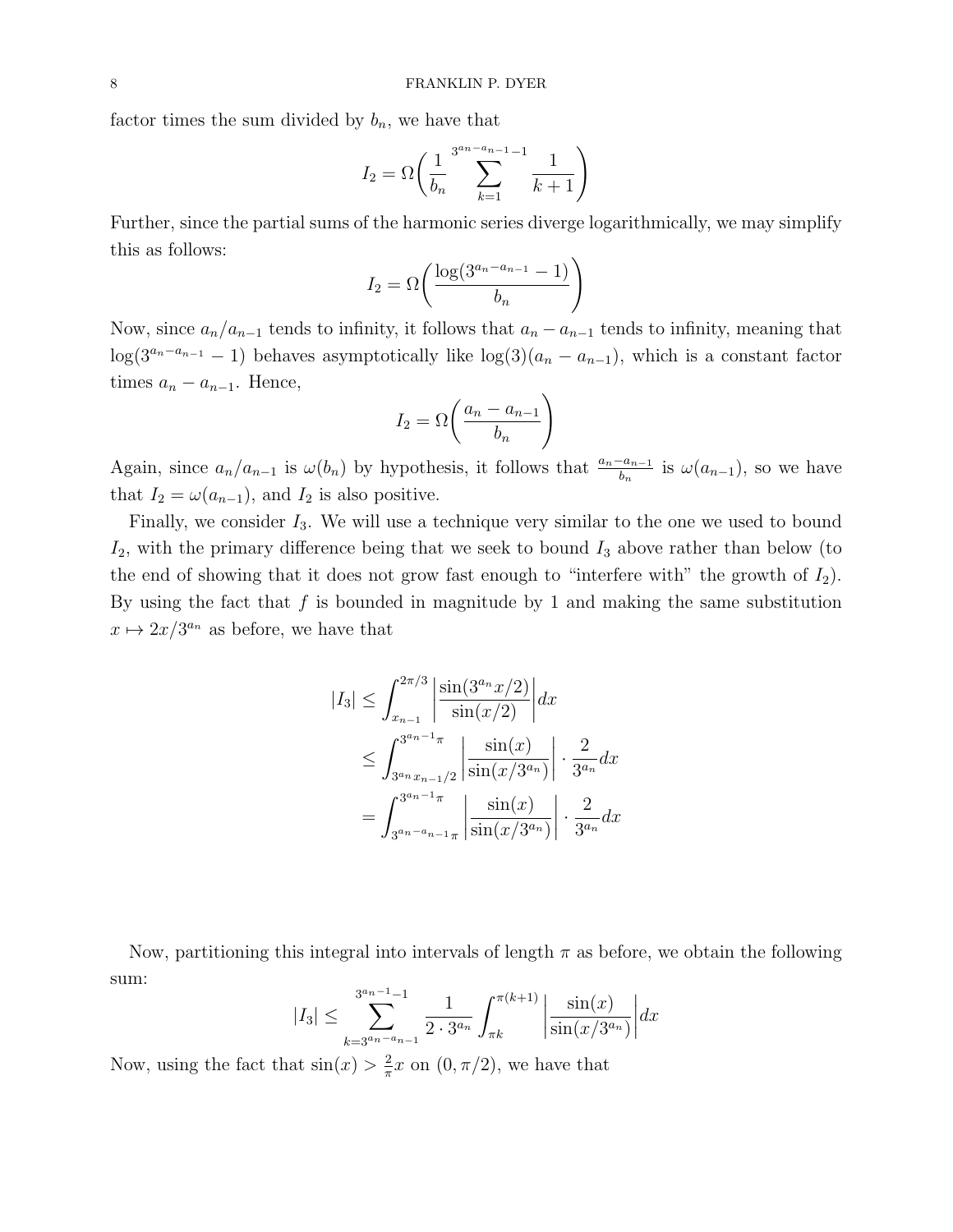$$
|I_3| < \sum_{k=3^{a_n-1}-1}^{3^{a_n-1}-1} \frac{1}{2 \cdot 3^{a_n}} \int_{\pi k}^{\pi(k+1)} \left| \frac{\sin(x)}{\frac{2x}{\pi 3^{a_n}}} \right| dx
$$
  
= 
$$
\sum_{k=3^{a_n-1}-1}^{3^{a_n-1}-1} \pi \int_{\pi k}^{\pi(k+1)} \left| \frac{\sin(x)}{x} \right| dx
$$

Now, on the interval  $[\pi k, \pi(k+1)], x$  is at least  $\pi k$ , meaning that  $1/x$  is at most  $1/\pi k$ , so that we have

$$
|I_3| < \sum_{k=3^{a_n-a_{n-1}}}^{3^{a_n-1}-1} \pi \int_{\pi k}^{\pi (k+1)} \left| \frac{\sin(x)}{\pi k} \right| dx
$$

Finally, pulling the constant factor out of the integrals and using the fact that  $\int_{\pi k}^{\pi(k+1)} |\sin x| dx =$ 2 for any  $k$ , we have

$$
|I_3| < 2 \sum_{k=3^{a_n-a_{n-1}}}^{3^{a_n-1}-1} \frac{1}{k}
$$

This is a difference of two partial sums of the harmonic series! Using the logarithmic divergence of the harmonic series once more, we conclude that

$$
|I_3| = \mathcal{O}\Big(\log(3^{a_n} - 1) - \log(3^{a_n - a_{n-1}})\Big)
$$

Which, by similar reasoning as before, implies that  $|I_3|$  is  $\mathcal{O}(a_{n-1})$ .

Combining these three bounds, we have that

$$
S_N f(0) = o(1) + \omega(a_{n-1}) + \mathcal{O}(a_{n-1})
$$

for the specified subsequence  $N_n$  of N-values, which means that

$$
S_N f(0) = \omega(a_{n-1})
$$

which tends to infinity as  $n \to \infty$ . Thus, we have that  $S_N f(0)$  approaches infinity as  $n \to \infty$ for  $N = N_n$ , and we have found an unbounded subsequence of the sequence of partial Fourier sums at  $x = 0$ , implying that they do not converge.  $\Box$ 

**Corollary 4.2.** There exists a continuous function on  $\mathbb T$  whose Fourier series diverges at  $x=0.$ 

*Proof.* Define the function f as it is defined in Theorem 1.1, letting  $a_n = 2^{n^2}$ . We have that

$$
\frac{a_n}{a_{n-1}} = \frac{2^{n^2}}{2^{(n-1)^2}}
$$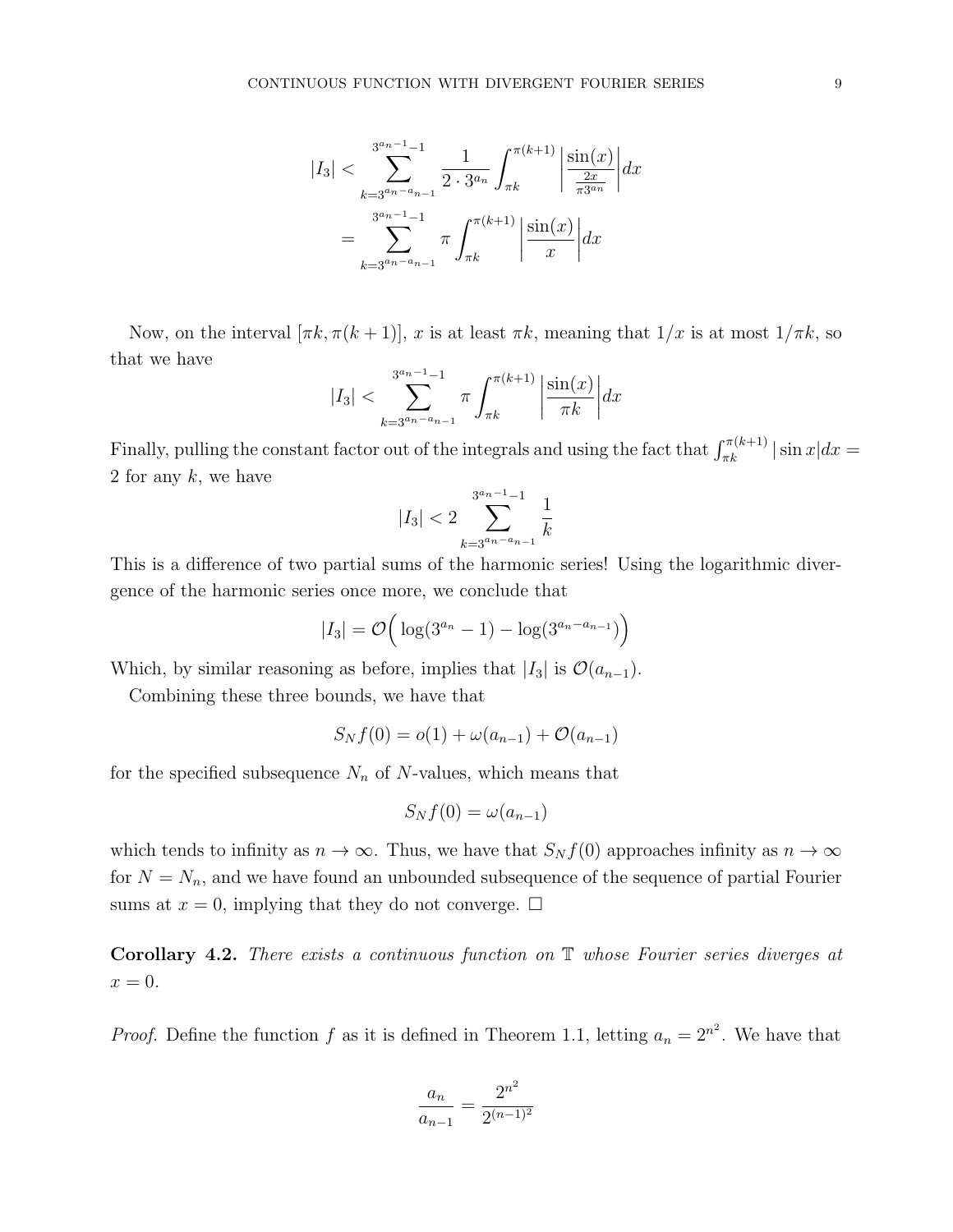$$
= 2^{2n-1}
$$

$$
= \omega(n)
$$

$$
= \omega(b_n)
$$

meaning that  $a_n$  satisfies the growth conditions necessary for Theorem 1.1 (with a choice of  $b_n = n$ , and hence the function f described previously has a divergent Fourier series at  $x=0.$ 

### 5. Discussion

Hence, we have constructed a continuous function with a divergent Fourier series at  $x = 0$ . Note, however, that  $S_N f(0)$  does not approach  $\infty$  as  $N \to \infty$ . For if this were true, it would necessarily be true that the Fejer means  $\sigma_N f(0)$  would also approach infinity - but it is a theorem that the Fejer sums of continuous functions always converge. So, since we designed f in such a way that the partial Fourier sums  $S_N f$  have a subsequence tending to  $\infty$ , we may conclude that the partial Fourier sums diverge, but not to  $\infty$ .

The above construction, it turns out, is not a new one. DuBois-Reymond described a similar piecewise construction in his 1873 paper *Über die fourierschen Reihen* (although his construction is not accompanied by a detailed proof). He also begins with the idea of a function which behaves like a sinusoid whose frequency grows boundlessly and amplitude decays to zero as it approaches the origin:

...setzen wir  $f(\alpha) = \rho(\alpha) \sin \psi(\alpha)$  und nehmen zunächst an, dass  $\psi(\alpha)$  für  $\alpha = 0$ ohne Maxima unendlich und  $\rho(\alpha)$  ebenso Null wird. Dann wird auch die Dichtigkeit der Maxima von  $f(\alpha) = \rho(\alpha) \sin \psi(\alpha)$  für  $\alpha = 0$  ohne Maxima unendlich.

He then notices that the convolutions of  $f$  with the Nth Dirichlet Kernel can be made sufficiently large in magnitude on some family of subintervals of  $(0, 2\pi)$  that the magnitude of the convolution on remainder of the interval of integration cannot cancel it out:

...dies führt zu der Einsicht, dass, wenn der Limes von

$$
\int_0^a d\alpha f(\alpha) \frac{\sin h\alpha}{\sin \alpha}
$$

unendlich werden soll, man dies nur dem Theile:

 $\int_0^x$  $x^{\prime}$ 

 $\prime$ 

wird verdanken können, weil hier keine negativen Theile die positiven aufheben oder umgekehrt.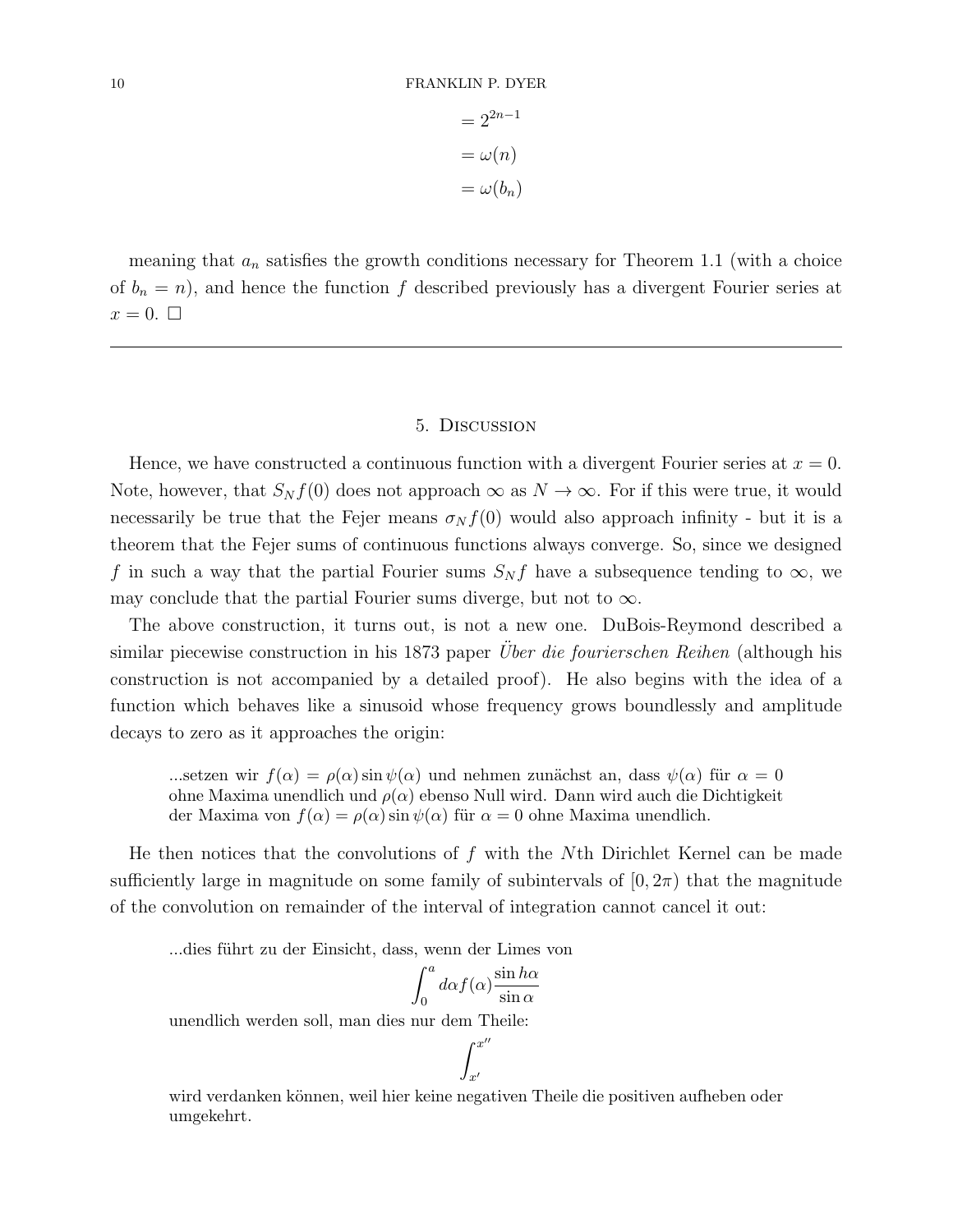He also chooses to define  $f$  piecewise on a sequence of intervals shrinking towards the origin, with the frequency  $\psi$  constant on each interval:

...ferner seien  $k_1, k_2, \ldots$  Grössen, welche die Bedingung

 $k_1 > k_2 > \ldots > k_\infty = \infty$ 

erfüllen. Da die Dichtigkeit der Maxima von sin kx für jeden Werth von k constant ist, so wird eine Funktion  $f(x)$ , welche in den Intervallen  $\Lambda_1, \Lambda_2, \ldots$  resp. die Werthe  $\sin k_1x, \sin k_2x, \dots$  erhält, in jedem dieser Intervalle constante Dichtigkeit ihrer Maxima haben, und diese Dichtigkeit wird von Intervall zu Intervall springen, bis zu schliesslich unendlichen Werthen.

In this way, his construction is essentially the same as ours, aside from the fact that his choice of partitioning points and frequencies is slightly different:

...nunmehr findet den allerdings ein Unendlichwerden des Integrals:

$$
\int_{x_p}^{x_{p-1}} d\alpha \rho(\alpha) \sin \psi(\alpha) \frac{\sin h\alpha}{\sin \alpha}
$$

statt, z.B. wenn:

$$
x_p = \frac{a}{\prod_0^{p-1}(2^q + 1)}, \ k_p = \frac{1}{x_{p-1}x_p}
$$

angenommen wird.

After finishing my write-up of the above proof, it felt incredibly surreal to dig up DuBois-Reymond's paper, written several decades ago and in German, and discover that the two of us had arrived at essentially the exact same construction! [dubois-reymond˙ueber˙1873] Perhaps this coincidence suggests that the piecewise sinusoidal construction outlined above is a somewhat "naturally occurring" counterexample.

## 6. Alternate conditions for convergence

Although it is tragic that continuity does not guarantee a pointwise convergent Fourier series, the counterexample that we managed to construct, despite being continuous, is pathological in several ways. For one, it displays oscillatory behavior with greater and greater frequencies approaching  $x = 0$ . Additionally, although it equals zero at  $x = 0$ , its decay is incredibly slow - that is, it is not Hölder continuous for any Hölder exponent (this can be verified as an exercise). Must all counterexamples necessarily be pathological in these ways?

In the following section we will affirm this conjecture, but not before proving several lemmas to help with the proof.

**Lemma 6.1.** Let  $f : [0,1] \to \mathbb{R}$  be a monotone increasing function continuous at  $x = 0$  with  $f(0) = 0$ , and let  $\{a_n\}_{n=0}^{\infty}$  be an  $o(1)$  sequence. Then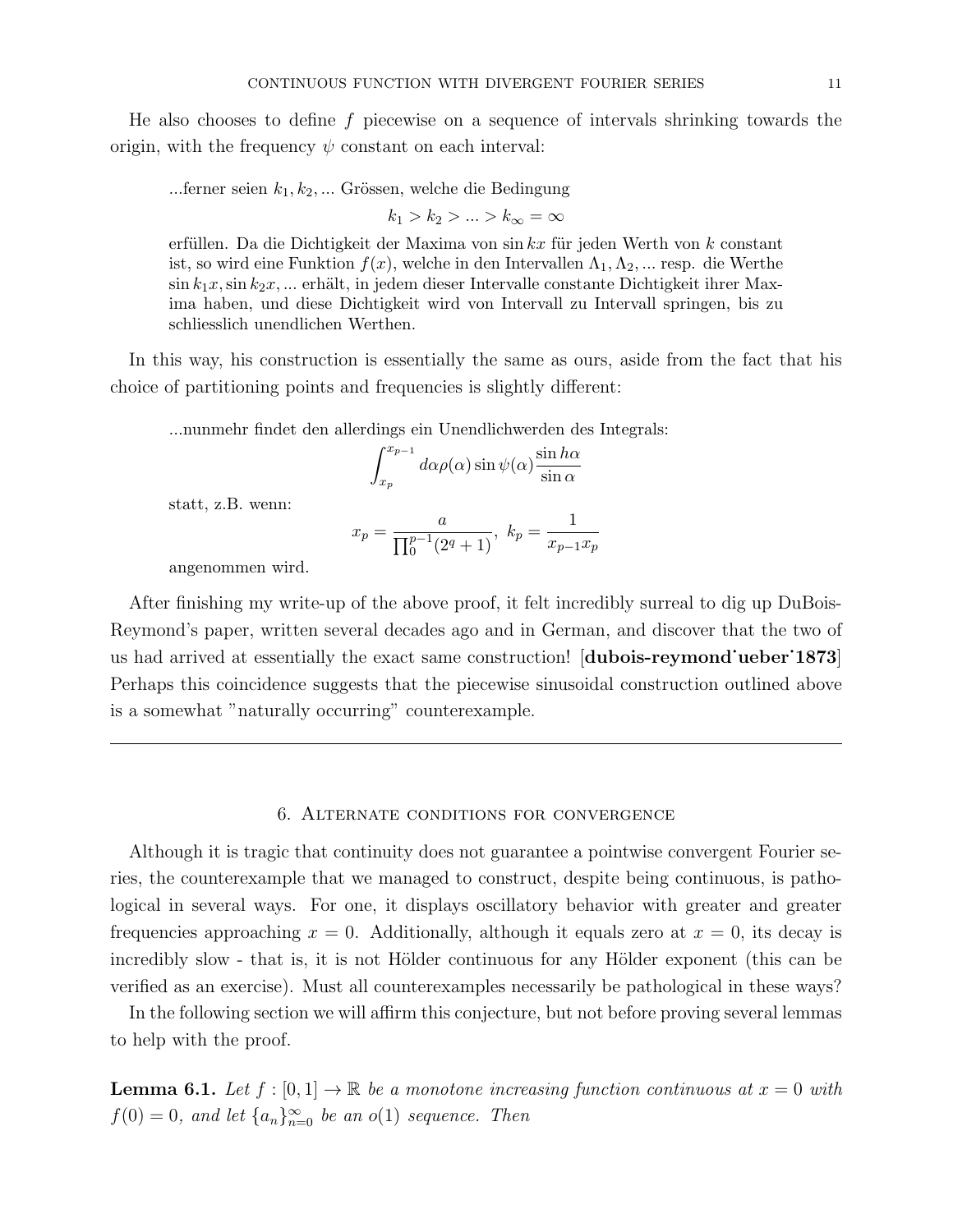$$
\lim_{n \to \infty} \sum_{k=0}^{n-1} (f(\frac{k+1}{n}) - f(\frac{k}{n})) a_k = 0
$$

Proof. We will show that the quantity

$$
S_n = \sum_{k=0}^{n-1} \left( f(\frac{k+1}{n}) - f(\frac{k}{n}) \right) a_k
$$

satisfies  $|S_n| \leq \epsilon$  for all  $n \geq N$  for some  $N \in \mathbb{N}$ , for any  $\epsilon > 0$ . We have that

$$
|S_n| \le \sum_{k=0}^{n-1} |f(\tfrac{k+1}{n}) - f(\tfrac{k}{n})||a_k|
$$

by the triangle inequality. Now, given  $\epsilon > 0$ , define the natural numbers  $N_1, N_2$  as follows:

- (1) Let  $N_1 \in \mathbb{N}$  be such that  $|a_n| < \epsilon/2f(1)$  for all  $n \ge N_1$ . (Such  $N_1$  exists because  $a_n$ tends to zero as  $n \to \infty$ .)
- (2) Let  $N_2 \in \mathbb{N}$  be such that  $f(N_1/n) \leq \epsilon/2N_1a$  for all  $n \geq N_2$ , where  $a = \sup\{|a_n|\}_{n=0}^{N_1}$ . (Such  $N_2$  exists because  $f(0) = 0$  and f is continuous at 0.)

Now let  $N = \max(N_1, N_2) + 1$ , so that N satisfies both of the above properties. Then, for  $n \geq N$ , we may split up the summation as follows:

$$
|S_n| \le \sum_{k=0}^{N_1-1} |f(\frac{k+1}{n}) - f(\frac{k}{n})||a_k| + \sum_{k=N_1}^{n-1} |f(\frac{k+1}{n}) - f(\frac{k}{n})||a_k|
$$

In the first sum, we have that  $\left|f(\frac{k+1}{n}\right)$  $\frac{+1}{n}$ ) –  $f(\frac{k}{n})$  $\left| \frac{k}{n} \right|$  is less than or equal to  $\left| f \left( \frac{k+1}{n} \right) \right|$  $\frac{+1}{n}\big)\big|$  since  $f$ is monotone increasing and nonnegative, which in turn is less than  $\epsilon/2N_1a$ . Further, the quantity  $|a_k|/a$  is less than or equal to 1 for all  $k \leq N_1$ , by the definition of  $N_1$ . Thus, we have that each term in the first sum is less than or equal to  $\epsilon/2N_1$ , and the first sum is less than or equal to  $\epsilon/2$ :

$$
|S_n| \le \frac{\epsilon}{2} + \sum_{k=N_1}^{n-1} |f(\frac{k+1}{n}) - f(\frac{k}{n})||a_k|
$$

Now, in the second sum,  $|a_k| \leq \epsilon/2f(1)$ . Additionally, since f is monotone increasing and nonnegative, we have that the quantity  $f(\frac{k+1}{n})$  $\frac{+1}{n}$ ) –  $f(\frac{k}{n})$  $\frac{k}{n}$ ) is nonnegative and therefore equal to its absolute value:

$$
|S_n| \le \frac{\epsilon}{2} + \frac{\epsilon}{2f(1)} \sum_{k=N_1}^{n-1} \left( f\left(\frac{k+1}{n}\right) - f\left(\frac{k}{n}\right) \right)
$$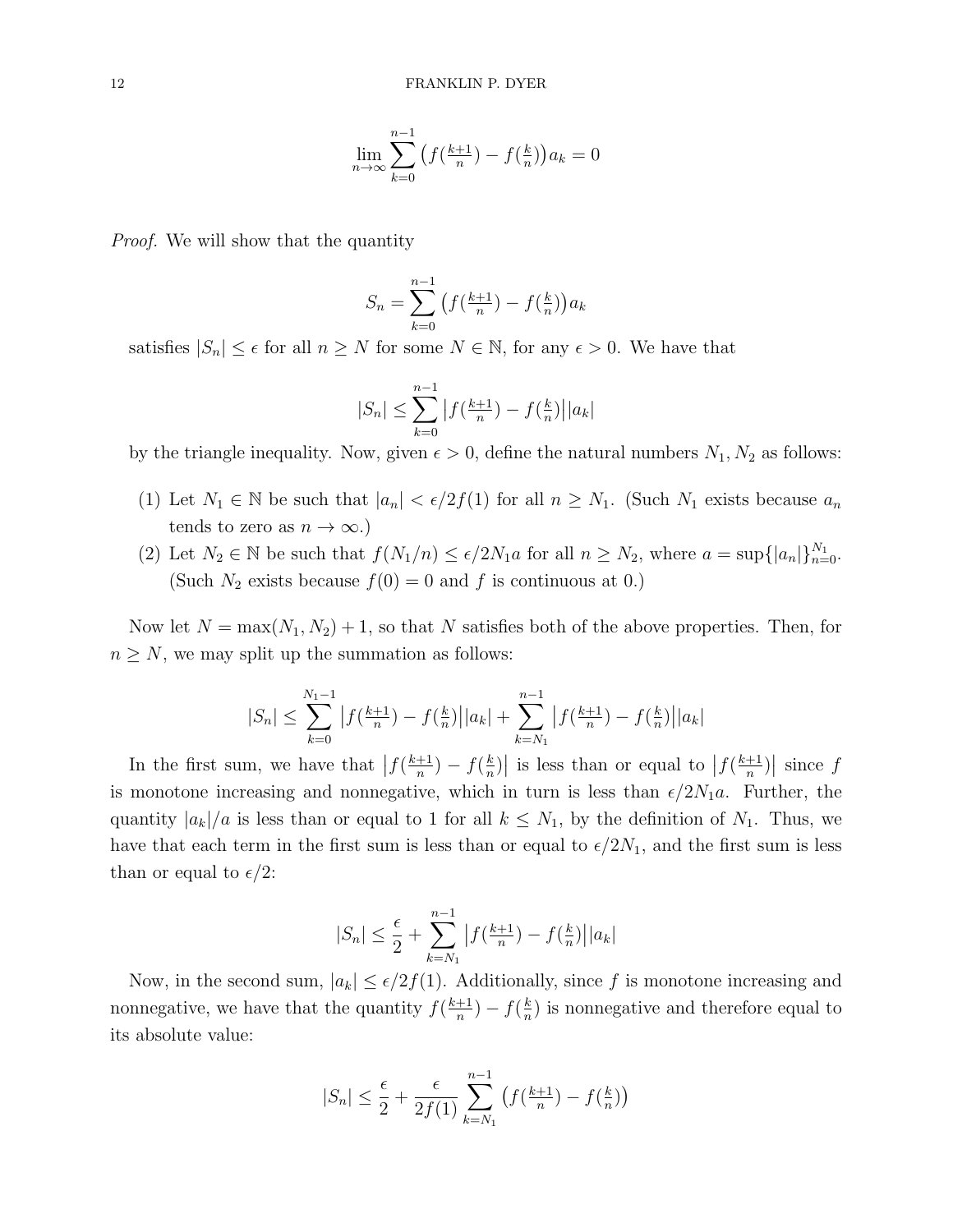This is now a telescoping sum, whose value is equal to  $f(1) - f(\frac{N_1+1}{n})$  $\frac{n+1}{n}$ , which is less than or equal to  $f(1)$ , meaning that the entire summation term is less than or equal to  $f(1)\epsilon/2f(1) = \epsilon/2$ , implying that

$$
|S_n| \leq \epsilon
$$

as desired. Hence, since there exists an N for any  $\epsilon > 0$  such that  $|S_n| \leq \epsilon$  for all  $n \geq N$ , we have that  $S_n$  tends to 0 as  $n \to \infty$ .  $\Box$ 

**Lemma 6.2.** Let  $f : [0,1] \to \mathbb{R}$  be a bounded function continuous at  $x = 0$  with  $f(0) = 0$ , and let  $\{a_n\}_{n=1}^{\infty}$  be a sequence for which  $\sum_{n\geq 1} a_n$  converges absolutely. Then

$$
\lim_{n \to \infty} \sum_{k=1}^{n} f(\frac{k}{n}) a_k = 0
$$

Proof. Similarly to the previous lemma, we will show that

$$
S_n = \sum_{k=1}^n f(\frac{k}{n}) a_k
$$

satisfies  $|S_n| \leq \epsilon$  for all  $n \geq N$  for some  $N \in \mathbb{N}$ , for any given  $\epsilon > 0$ . Applying the triangle inequality again, we have that

$$
|S_n| \le \sum_{k=1}^n |f(\tfrac{k}{n})||a_k|
$$

Given arbitrary  $\epsilon > 0$ , define  $N_1, N_2$  as follows:

- (1) Let  $N_1 \in \mathbb{N}$  be such that  $\sum_{k \geq n} |a_k| < \epsilon/2M$  for all  $n \geq N_1$ , where M is an upper bound on the magnitude of f. (Such  $N_1$  exists because  $\sum a_k$  converges absolutely and because  $f$  is bounded.)
- (2) Let  $N_2 \in \mathbb{N}$  be such that  $f(N_1/n) \leq \epsilon/2N_1a$  for all  $n \geq N_2$ , where  $a = \sup\{|a_n|\}_{n=0}^{N_1}$ . (Such  $N_2$  exists because  $f(0) = 0$  and f is continuous at 0.)

Now let  $N = \max(N_1, N_2) + 1$ , so that N satisfies both of the above properties. Then, for  $n \geq N$ , we may split up the summation as follows:

$$
|S_n| \le \sum_{k=1}^{N_1} |f(\frac{k}{n})||a_k| + \sum_{k=N_1+1}^n |f(\frac{k}{n})||a_k|
$$

In the first sum, we have that  $\left|f(\frac{k}{n}\right)$  $\left| \frac{k}{n} \right|$  is less than  $\epsilon/2N_1a$  because  $n \geq N \geq N_2$ , and the quantity  $|a_k|/a$  is less than or equal to 1 for all  $k \leq N_1$  by the definition of  $N_1$ . This means that each term in the first sum is less than or equal to  $\epsilon/2N_1$ , and the first sum is less than or equal to  $\epsilon/2$ :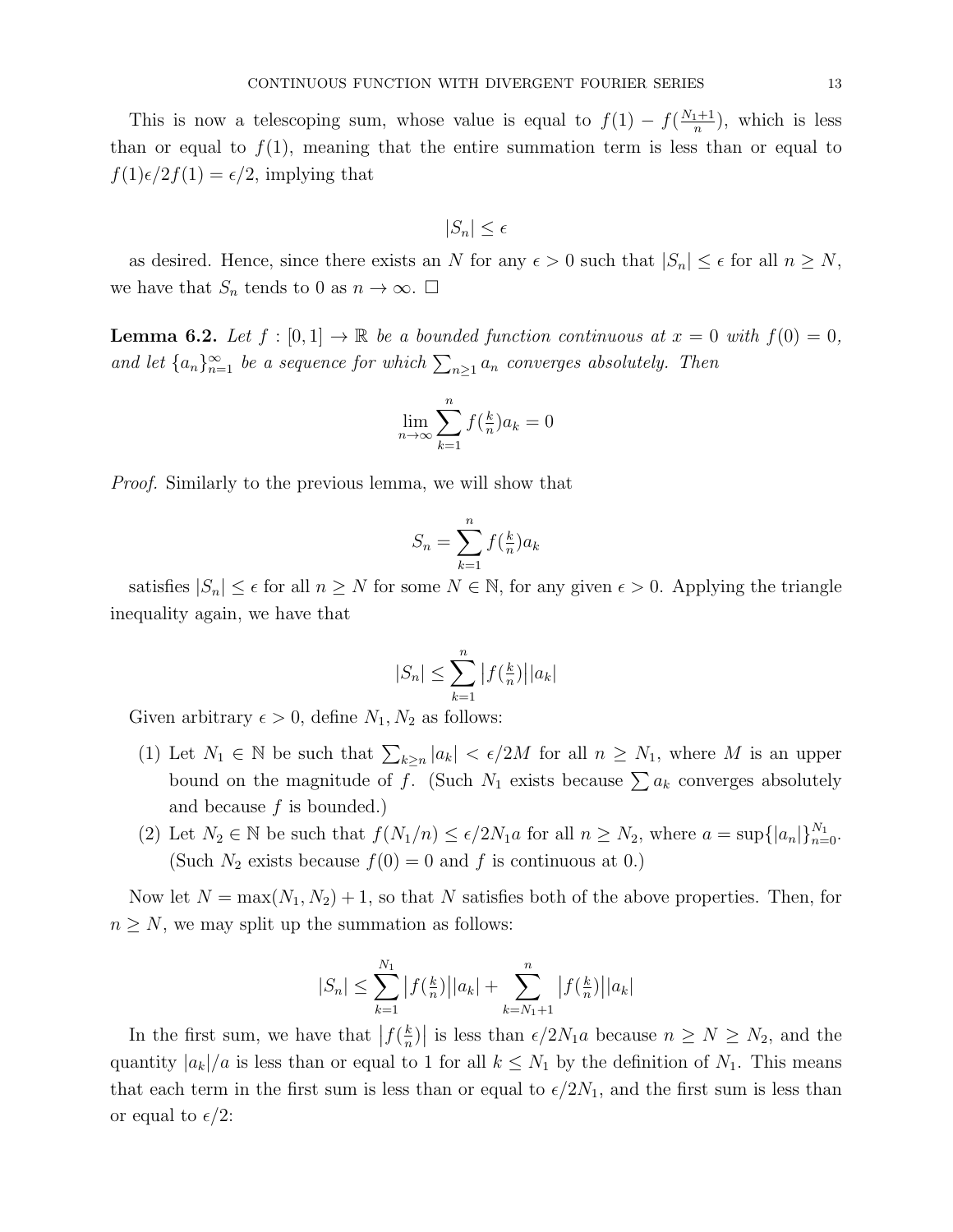$$
|S_n| \le \frac{\epsilon}{2} + \sum_{k=N_1+1}^n |f(\frac{k}{n})||a_k|
$$

Now, in the second sum,  $\left|f\left(\frac{k}{n}\right)\right|$  $\left| \frac{k}{n} \right|$  is bounded by M and  $\sum_{k=N_1+1}^{n} |a_k|$  is at most  $\epsilon/2M$  by the definition of  $N_1$ , so we have that

$$
|S_n| \le \frac{\epsilon}{2} + \frac{\epsilon}{2} \le \epsilon
$$

as desired. Hence, since there exists an N for any  $\epsilon > 0$  such that  $|S_n| \leq \epsilon$  for all  $n \geq N$ , we have that  $S_n$  tends to 0 as  $n \to \infty$ .  $\Box$ 

**Lemma 6.3.** Let  $D_N$  be the Nth Dirichlet Kernel. Then the area of its nth "hump" in  $[0, \pi)$ is given by

$$
\int_{x_n}^{x_{n+1}} D_N(x) dx = (-1)^n \Theta\left(\frac{1}{n}\right)
$$

where  $x_n = \frac{\pi n}{N+1}$  $\frac{\pi n}{N+1/2}$ , for  $k = 0, ..., n$ , and the constant used in  $\Theta$  is independent of N.

Proof. We have the following:

$$
\int_{x_n}^{x_{n+1}} D_N(x) dx = \int_{x_n}^{x_{n+1}} \frac{\sin(\frac{2N+1}{2}x)}{\sin(\frac{1}{2}x)} dx
$$
\n(i)\n
$$
= \Theta \left( \int_{x_n}^{x_{n+1}} \frac{\sin(\frac{2N+1}{2}x)}{x} dx \right)
$$
\n
$$
= \Theta \left( \int_{\pi n}^{\pi (n+1)} \frac{\sin(x)}{x} dx \right)
$$
\n(ii)\n
$$
= \Theta \left( (-1)^n \int_0^{\pi} \frac{\sin(x)}{x + \pi n} dx \right)
$$
\n
$$
= \Theta \left( \frac{(-1)^n}{n} \int_0^{\pi} \frac{\sin(x)}{\pi + \frac{x}{n}} dx \right)
$$
\n
$$
= (-1)^n \Theta \left( \frac{1}{n} \right)
$$

where (i) uses the fact that  $\frac{2}{\pi}x < \sin x < x$  for all  $x \in (0, \pi/2)$ , and (ii) uses the fact that  $\sin(x + \pi n) = (-1)^n \sin x. \quad \Box$ 

**Lemma 6.4.** Let  $D_N$  and  $x_n$  be as defined in Lemma 1.4. Then the difference in the areas in two consecutive "humps" of  $D_n$  can be bounded by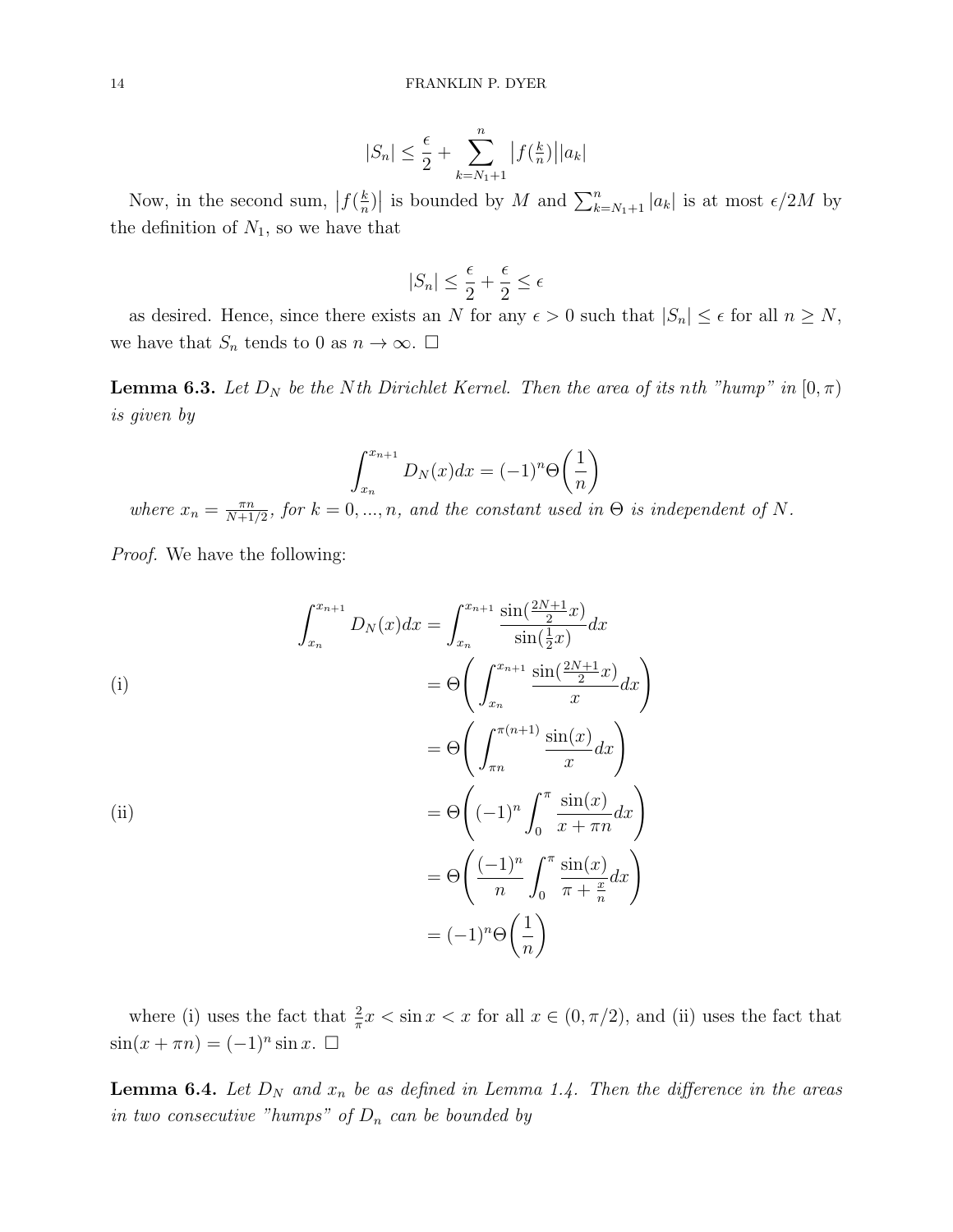$$
\int_{x_n}^{x_{n+1}} D_N(x) dx + \int_{x_{n+1}}^{x_{n+2}} D_N(x) dx = (-1)^n \Theta\left(\frac{1}{n^2}\right)
$$

where  $x_n$  is defined as in Lemma 1.4 and the constants used in  $\Theta$  are independent of N.

Proof. We may derive the bounds as follows:

$$
\int_{x_n}^{x_{n+1}} D_N(x) dx + \int_{x_{n+1}}^{x_{n+2}} D_N(x) dx = \int_{x_n}^{x_{n+1}} \frac{\sin(\frac{2N+1}{2}x)}{\sin(\frac{1}{2}x)} dx + \int_{x_{n+1}}^{x_{n+2}} \frac{\sin(\frac{2N+1}{2}x)}{\sin(\frac{1}{2}x)} dx
$$
  
\n
$$
= \frac{1}{N+1/2} \int_{\pi n}^{\pi (n+1)} \frac{\sin(x)}{\sin(\frac{x}{2N+1})} dx + \int_{\pi (n+1)}^{\pi (n+2)} \frac{\sin(x)}{\sin(\frac{x}{2N+1})} dx
$$
  
\n
$$
= \frac{1}{N+1/2} \int_{0}^{\pi} \frac{\sin(x+\pi n)}{\sin(\frac{x+\pi n}{2N+1})} dx + \int_{0}^{\pi} \frac{\sin(x+\pi (n+1))}{\sin(\frac{x+\pi (n+1))}{2N+1})} dx
$$
  
\n
$$
= \frac{(-1)^n}{N+1/2} \int_{0}^{\pi} \sin(x) \left( \frac{1}{\sin(\frac{x+\pi n}{2N+1})} - \frac{1}{\sin(\frac{x+\pi (n+1)}{2N+1})} \right) dx
$$
  
\n
$$
= \frac{(-1)^n}{N+1/2} \int_{0}^{\pi} \sin(x) \cdot \frac{\sin(\frac{x+\pi (n+1)}{2N+1}) - \sin(\frac{x+\pi n}{2N+1})}{\sin(\frac{x+\pi (n+1)}{2N+1})} dx
$$
  
\n(i)  
\n
$$
= \frac{(-1)^n}{N+1/2} \int_{0}^{\pi} \sin(x) \cdot \frac{\cos(\frac{x+\pi n}{2N+1}) \sin(\frac{x+\pi (n+1)}{2N+1})}{\sin(\frac{x+\pi n}{2N+1}) \sin(\frac{x+\pi (n+1)}{2N+1})} dx
$$
  
\n(ii)  
\n
$$
= \frac{(-1)^n}{N+1/2} \Theta\left(\int_{0}^{\pi} \sin(x) \cdot \frac{(\frac{\pi}{2} - \frac{x+\pi n}{2N+1}) \cdot \frac{\pi}{2N+1} + \mathcal{O}(\frac{1}{(2N+1)^2})}{\frac{x+\pi n}{2N+1}} dx\right)
$$

(iii)  
\n
$$
= \frac{(-1)^n}{N+1/2} \Theta \left( \int_0^\pi \sin(x) \cdot \Theta \left( \frac{N}{n^2} + \frac{1}{n} \right) dx \right)
$$
\n
$$
= \frac{(-1)^n}{N+1/2} \Theta \left( \frac{N}{n^2} + \frac{1}{n} \right)
$$
\n
$$
= (-1)^n \Theta \left( \frac{1}{n^2} \right)
$$

Where (i) follows from the Talyor Series of the sine and the fact that it has bounded derivatives on [0,  $\pi$ ]; (ii) follows from the inequality  $\frac{2}{\pi}(\frac{\pi}{2} - x) \leq \cos(x) \leq \frac{\pi}{2} - x$ ; and (iii) follows by letting  $n > 1$  and using the fact that  $x \in [0, \pi]$  in the integrand.  $\Box$ 

Theorem 6.5. If  $f : \mathbb{T} \to \mathbb{R}$  is Riemann integrable on  $\mathbb{T}$ , monotone in  $[0, \epsilon]$  and  $[-\epsilon, 0]$ for some  $\epsilon > 0$ , and continuous at  $x = 0$  with  $f(0) = 0$ , then the partial Fourier sums  $S_N f(0) \to 0$  as  $N \to \infty$ .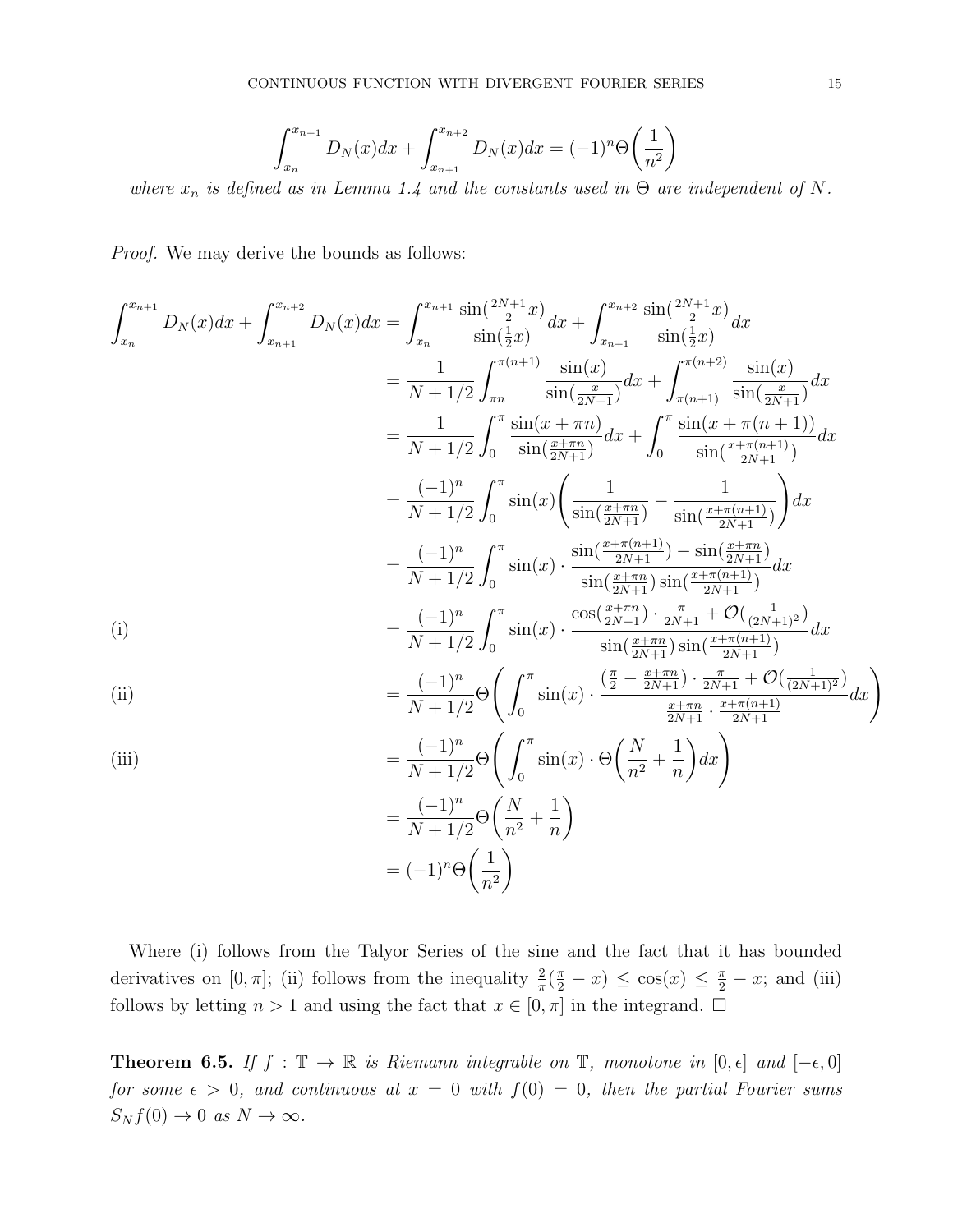*Proof.* Let  $f : \mathbb{T} \to \mathbb{R}$  be a function that is monotone increasing on  $[0, \epsilon]$  for some  $\epsilon > 0$ . Define the function  $f^* : \mathbb{T} \to \mathbb{R}$  as follows:

$$
f^*(x) = \begin{cases} f(x) & x \in [0, \epsilon] \\ f(\epsilon) & x \in (\epsilon, 2\pi) \end{cases}
$$

so that  $f^*$  is monotone on  $[0, 2\pi)$ . We also have that

$$
\int_0^{\pi} f(x)D_N(x)dx = \int_0^{\pi} f^*(x)D_N(x)dx + o(1)
$$

or, equivalently,  $S_N f(0) = S_N f^{*}(0) + o(1)$  as  $N \to \infty$ , which follows from accumulation of mass of the Dirichlet Kernel about  $x = 0$ . Thus, the convergence of  $S_N f(0)$  is equivalent to that of  $S_N f^*(0)$  and their limits are equal to each other if they converge, so we may work with  $S_N f^*(0)$  instead. Now, we have that

$$
S_N f^*(0) = \int_{-\pi}^{\pi} f^*(x) D_N(x) dx
$$
  
= 
$$
\int_{-\pi}^{0} f^*(x) D_N(x) dx + \int_{0}^{\pi} f^*(x) D_N(x) dx
$$
  
= 
$$
I_- + I_+
$$

First consider the integral  $I_+,$  which we may bound as follows:

$$
|I_{+}| = \left| \int_{0}^{\pi} f^{*}(x) D_{N}(x) dx \right|
$$
  
\n
$$
= o(1) + \left| \int_{0}^{\frac{\pi N}{N+1/2}} f^{*}(x) D_{N}(x) dx \right|
$$
  
\n
$$
= o(1) + \left| \sum_{k=0}^{\frac{\pi k}{N+1/2}} \int_{\frac{\pi k}{N+1/2}}^{\frac{\pi(k+1)}{N+1/2}} f^{*}(x) D_{N}(x) dx \right|
$$
  
\n
$$
= o(1) + \left| \sum_{k=0}^{\lfloor N/2 \rfloor - 1} \int_{\frac{2k\pi}{N+1/2}}^{\frac{(2k+1)\pi}{N+1/2}} f^{*}(x) D_{N}(x) dx + \int_{\frac{(2k+1)\pi}{N+1/2}}^{\frac{(2k+2)\pi}{N+1/2}} f^{*}(x) D_{N}(x) dx \right|
$$
  
\n
$$
= o(1) + \left| \sum_{k=0}^{\lfloor N/2 \rfloor - 1} \int_{\frac{2k\pi}{N+1/2}}^{\frac{(2k+1)\pi}{N+1/2}} \left( f^{*}(x) - f^{*}(x + \frac{\pi}{N+1/2}) \right) D_{N}(x) dx + \int_{\frac{2k\pi}{N+1/2}}^{\frac{(2k+1)\pi}{N+1/2}} f^{*}(x + \frac{\pi}{N+1/2}) D_{N}(x) dx \right|
$$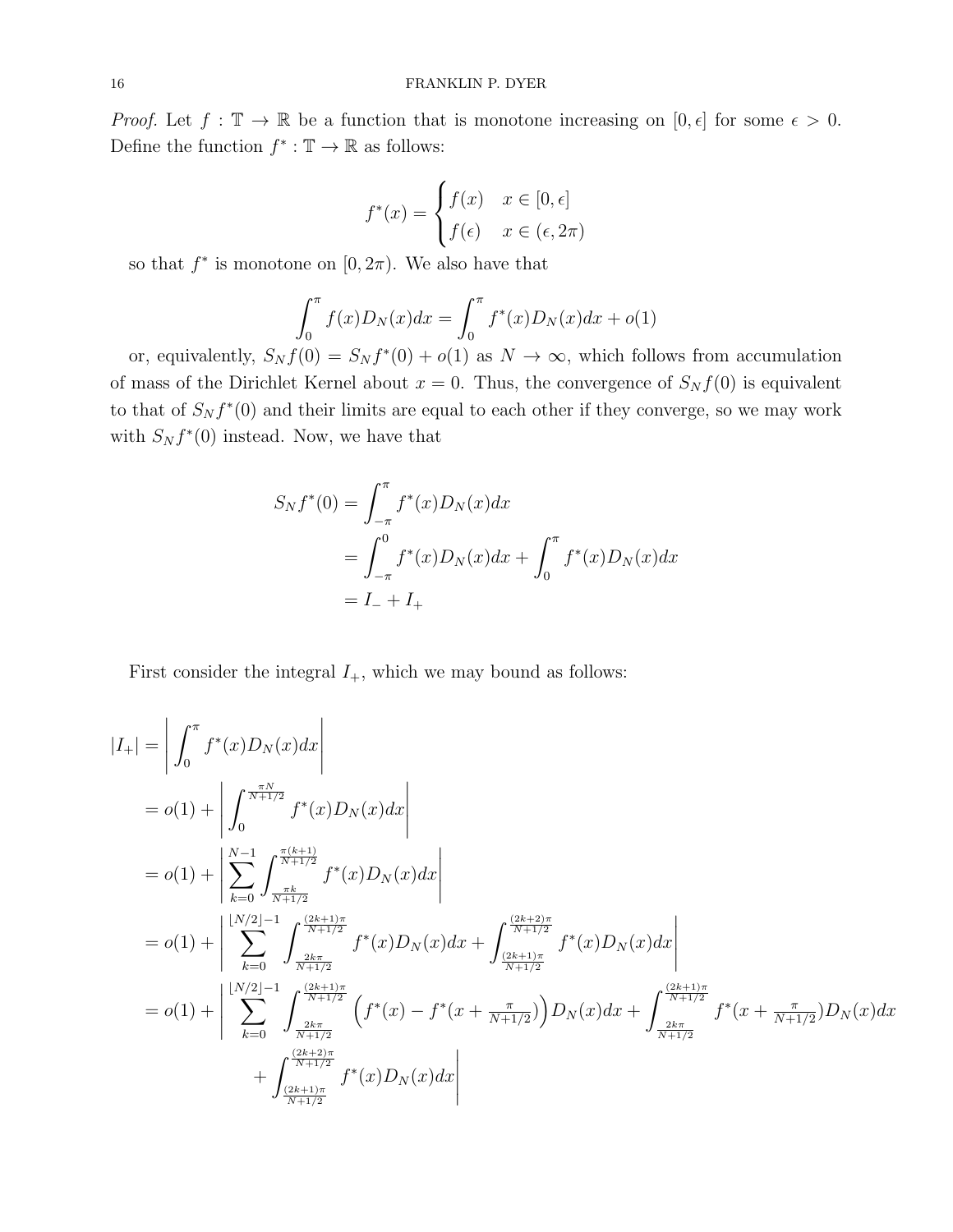$$
\leq o(1) + \left| \sum_{k=0}^{\lfloor N/2 \rfloor - 1} \int_{\frac{2k\pi}{N+1/2}}^{\frac{(2k+1)\pi}{N+1/2}} \left( f^*(x) - f^*(x + \frac{\pi}{N+1/2}) \right) D_N(x) dx \right|
$$
  
+ 
$$
\left| \sum_{k=0}^{\lfloor N/2 \rfloor - 1} \int_{\frac{2k\pi}{N+1/2}}^{\frac{(2k+1)\pi}{N+1/2}} f^*(x + \frac{\pi}{N+1/2}) D_N(x) dx + \int_{\frac{(2k+1)\pi}{N+1/2}}^{\frac{(2k+2)\pi}{N+1/2}} f^*(x) D_N(x) dx \right|
$$
  
=  $o(1) + |J_1| + |J_2|$ 

where

$$
J_1 = \sum_{k=0}^{\lfloor N/2 \rfloor - 1} \int_{\frac{2k\pi}{N+1/2}}^{\frac{(2k+1)\pi}{N+1/2}} \left( f^*(x) - f^*(x + \frac{\pi}{N+1/2}) \right) D_N(x) dx
$$

and

$$
J_2 = \sum_{k=0}^{\lfloor N/2 \rfloor -1} \int_{\frac{2k\pi}{N+1/2}}^{\frac{(2k+1)\pi}{N+1/2}} f^*(x+\tfrac{\pi}{N+1/2}) D_N(x) dx + \int_{\frac{(2k+1)\pi}{N+1/2}}^{\frac{(2k+2)\pi}{N+1/2}} f^*(x) D_N(x) dx
$$

We now show that  $|J_1|$  and  $|J_2|$  both approach 0 as  $N \to \infty$ . Firstly, for  $|J_1|$ , we have by the triangle inequality that

$$
|J_1| \le \sum_{k=0}^{\lfloor N/2 \rfloor -1} \int_{\frac{2k\pi}{N+1/2}}^{\frac{(2k+1)\pi}{N+1/2}} \left| f^*(x) - f^*(x + \frac{\pi}{N+1/2}) \right| |D_N(x)| dx
$$

Now, because  $f^*$  is monotonic, the quantity  $|f(x) - f(y)|$  is bounded above by  $|f(a) - f(b)|$ for all  $x, y$  in an interval [a, b]. This means that

$$
|J_{1}| \leq \sum_{k=0}^{\lfloor N/2 \rfloor -1} \left| f^{*}(\frac{2k\pi}{N+1/2}) - f^{*}(\frac{(2k+2)\pi}{N+1/2}) \right| \int_{\frac{2k\pi}{N+1/2}}^{\frac{(2k+1)\pi}{N+1/2}} |D_{N}(x)| dx
$$
  
= 
$$
\sum_{k=0}^{\lfloor N/2 \rfloor -1} \left| f^{*}(\frac{2k\pi}{N+1/2}) - f^{*}(\frac{(2k+2)\pi}{N+1/2}) \right| \Theta(\frac{1}{k})
$$

Finally, since the constants used in  $\Theta$  in the above sum do not depend on N, and since  $f^*$ is monotone increasing and continuous at  $x = 0$  with  $f^*(0) = 0$ , it follows easily from Lemma 1.3 that the above sum tends to zero as  $N\to\infty.$ 

Next we consider  $|J_2|$ . Using a substitution, the integrals can be combined to form

$$
J_2 = \sum_{k=0}^{\lfloor N/2 \rfloor -1} \int_{\frac{2k\pi}{N+1/2}}^{\frac{(2k+1)\pi}{N+1/2}} f^*(x + \frac{\pi}{N+1/2}) \Big(D_N(x) + D_N(x + \frac{\pi}{N+1/2})\Big) dx
$$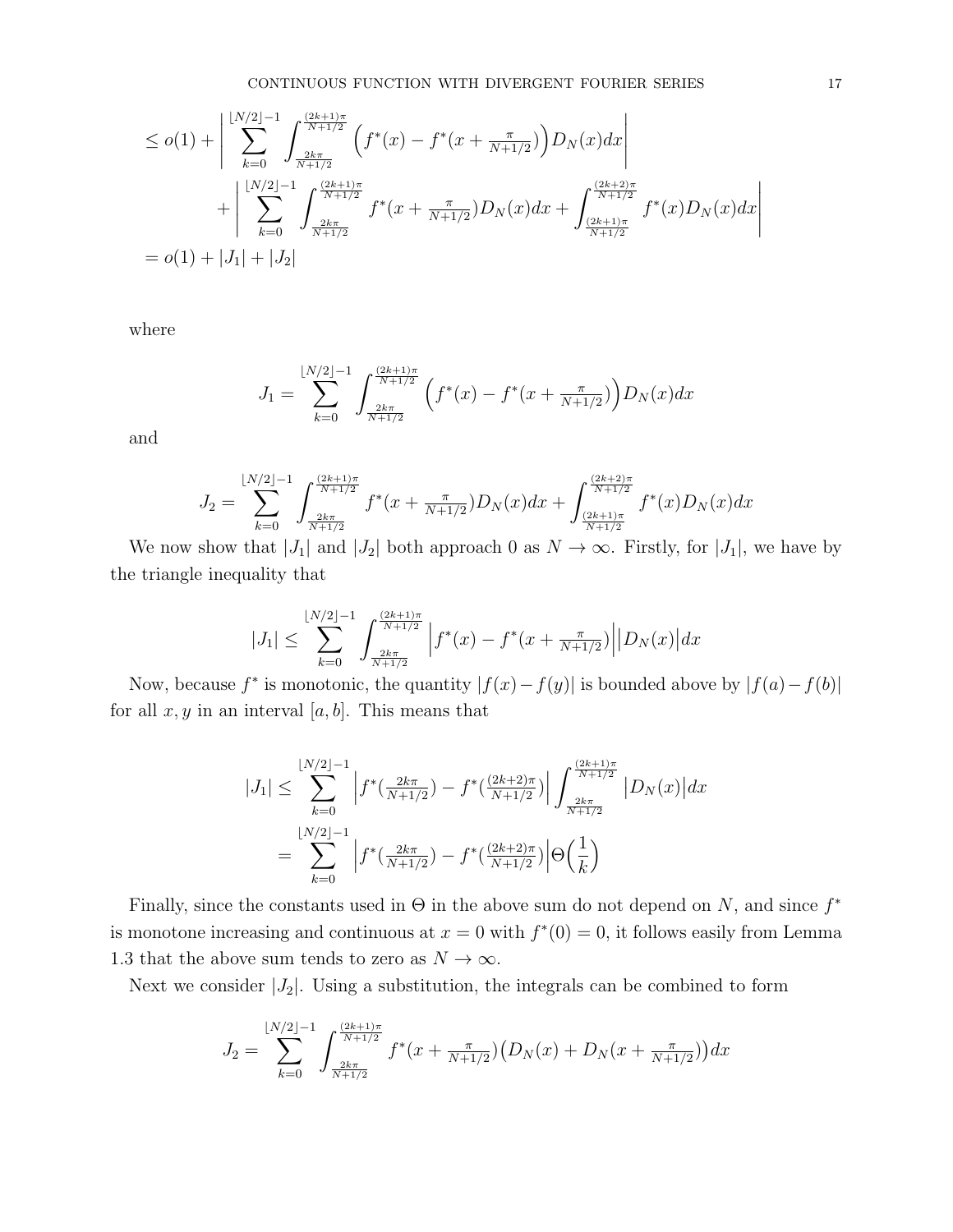### 18 FRANKLIN P. DYER

Now, it can be seen that  $D_N(x)$  is positive and greater in magnitude than  $D_N(x+\frac{\pi}{N+1})$  $\frac{\pi}{N+1/2}$ for each x in the interval of integration, ultimately following from the fact that  $k < N/2$  and that  $sin(x)$  is a strictly increasing function on [0,  $\pi/2$ ]. This implies that the integrand of the above integral is always positive. Further, since  $f^*$  is monotone increasing and therefore always nonnegative, we have that

$$
J_2 = |J_2| \le \sum_{k=0}^{\lfloor N/2 \rfloor - 1} f^* \left( \frac{(2k+2)\pi}{N+1/2} \right) \int_{\frac{2k\pi}{N+1/2}}^{\frac{(2k+1)\pi}{N+1/2}} \left( D_N(x) + D_N(x + \frac{\pi}{N+1/2}) \right) dx
$$

Now, since this integral is equivalent to the one bounded in Lemma 1.6, we have that

$$
|J_2| \le \sum_{k=0}^{\lfloor N/2 \rfloor -1} f^* \left( \frac{(2k+2)\pi}{N+1/2} \right) \Theta \left( \frac{1}{k^2} \right)
$$

This time, we may use Lemma  $1.4$  - since f is Riemann integrable (and hence bounded), and the sum  $\sum_{k\geq 1}$ 1  $\frac{1}{k^2}$  converges absolutely, we have that the above sum approaches zero, and  $|J_2| \rightarrow 0.$ 

Thus, we have shown that both  $|J_1|$  and  $|J_2|$  approach zero as  $N \to \infty$ , implying that  $|I_+| \to 0$  as well, as desired. Now, if f were monotone decreasing function on  $[0, \epsilon]$  instead of monotone increasing, we could use the same argument to show that the partial Fourier sums of  $-f$ , a monotone increasing function, tend to zero. Since  $S_N(-f) = -S_N f$ , this would imply that  $S_N f \to 0$  as well. Hence, the result holds for both monotone increasing and monotone decreasing functions on [0,  $\epsilon$ ] for any  $\epsilon > 0$ . Similarly, to show that  $|I_-| \to 0$ , we may note that the integral  $I_-\$  is equivalent to the integral  $I_+\$  with  $f(x)$  replaced by  $f(-x)$ . Since monotonicity of  $f(x)$  on  $[0, \epsilon]$  is equivalent to monotonicity of  $f(-x)$  on  $[-\epsilon, 0]$ , we may use the same argument again to show that  $|I_-\|$  tends to zero as  $N \to \infty$ .

Finally, this allows us to conclude that for any function  $f : \mathbb{T} \to \mathbb{R}$  that is monotone on  $[0, \epsilon]$  and  $[-\epsilon, 0]$  for some  $\epsilon > 0$ , and that further vanishes and is continuous at  $x = 0$ , its partial Fourier sums  $S_N f$  must converge to 0 as  $N \to \infty$ .  $\Box$ 

Corollary 6.6. If  $f : \mathbb{T} \to \mathbb{R}$  is Riemann integrable, continuous at  $a \in \mathbb{T}$ , and monotone in the intervals  $[a, a + \epsilon]$  and  $[a - \epsilon, a]$  for some  $\epsilon > 0$ , then the partial Fourier sums  $S_N f(a) \to$  $f(a)$  as  $N \to \infty$ .

*Proof.* The function  $g(x) = f(x+a) - f(a)$  satisfies the hypothesis of Theorem 1.4, and  $S_N g(0) = S_N f(a) - f(a)$ , implying that  $S_N f(a) - f(a)$  tends to zero, and  $S_N f(a) \to f(a)$  as  $N \to \infty$ .  $\square$ 

**Theorem 6.7.** Let  $f : \mathbb{T} \to \mathbb{R}$  be a Riemann integrable function with  $f(0) = 0$  and which satisfies the following "logarithmic continuity condition": for all x in some neighborhood of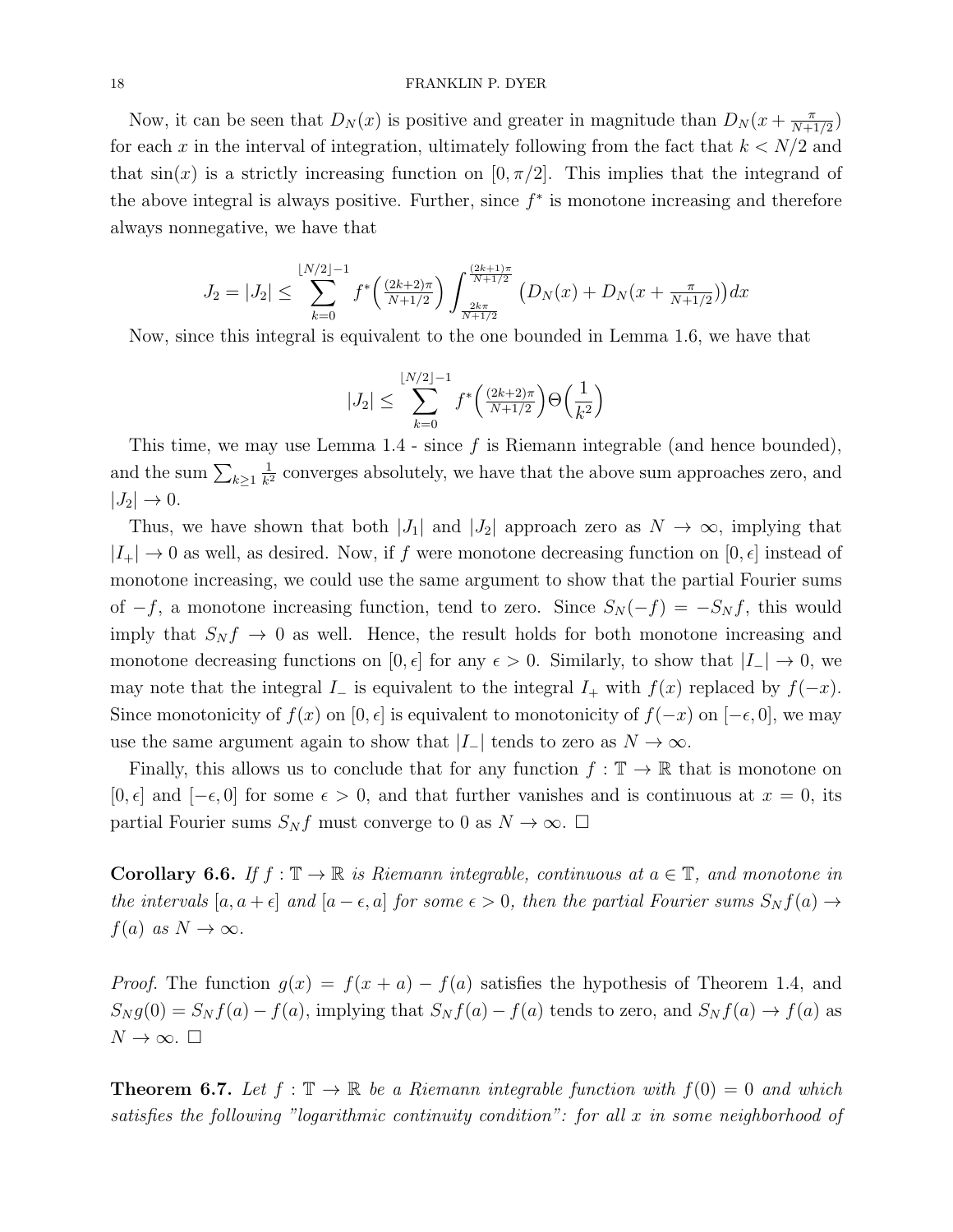0,

$$
|f(x+h) - f(x)| = o\left(\frac{1}{\log h}\right)
$$

uniformly as  $h \to 0$ , so that the constants involved in the  $o(\cdot)$  do not depend on x. Then the partial Fourier sums  $S_N f(0) \to 0$  as  $N \to \infty$ .

*Proof.* Suppose that the function  $f : \mathbb{T} \to \mathbb{R}$  satisfies  $f(0) = 0$  as well as the following continuity condition for x in the neighborhood ( $-\epsilon, \epsilon$ ) for some  $\epsilon > 0$ :

$$
|f(x+h) - f(x)| = o\left(\frac{1}{\log h}\right)
$$

as  $h \to 0$ . In particular, by letting  $x = 0$ , it follows that we may choose an even smaller neighborhood  $(-\epsilon', \epsilon') \subset (-\epsilon, \epsilon)$  with  $0 < \epsilon' < \epsilon$  such that f satisfies

$$
|f(h)| \le -\frac{C}{\log h}
$$

for some constant  $C \geq 0$  and all  $h \in (-\epsilon', \epsilon)$ . Now, let us define the function  $f^*$  as follows:

$$
f^*(x) = \begin{cases} f(-\epsilon') & x \in (-\pi, -\epsilon'] \\ f(x) & x \in (-\epsilon', \epsilon') \\ f(\epsilon') & x \in [\epsilon', \pi] \end{cases}
$$

Since f satisfies the logarithmic continuity condition in the problem statement for  $x \in$  $(-\epsilon', \epsilon')$ , and  $f^*$  is equal to f on this interval and constant everywhere else, it follows trivially that  $f^*$  satisfies the continuity condition for all  $x \in \mathbb{T} \backslash \{ \pi \}.$ 

Following the same vein as in the proof of Theorem 1.7, we may say by concentration of mass of the Dirichlet Kernel that

$$
\int_0^{\pi} f(x)D_N(x)dx = \int_0^{\pi} f^*(x)D_N(x)dx + o(1)
$$

or that  $S_N f(0) = S_N f^*(0) + o(1)$ , so it suffices to show that  $S_N f^*(0) \to 0$  as  $N \to \infty$ .

If we proceed as in Theorem 1.4 and define  $|I_+|, |I_-|, |J_1|$ , and  $|J_2|$  identically, we obtain the bounds

$$
|J_{1}| \leq \sum_{k=0}^{\lfloor N/2 \rfloor - 1} \int_{\frac{2k\pi}{N+1/2}}^{\frac{(2k+1)\pi}{N+1/2}} \left| f^{*}(x) - f^{*}(x + \frac{\pi}{N+1/2}) \right| |D_{N}(x)| dx
$$
  

$$
|J_{2}| \leq \sum_{k=0}^{\lfloor N/2 \rfloor - 1} \int_{\frac{2k\pi}{N+1/2}}^{\frac{(2k+1)\pi}{N+1/2}} \left| f^{*}(x + \frac{\pi}{N+1/2}) \right| (D_{N}(x) + D_{N}(x + \frac{\pi}{N+1/2})) dx
$$

Let us start by considering the bound on  $|J_1|$ . From the logarithmic continuity condition, we have that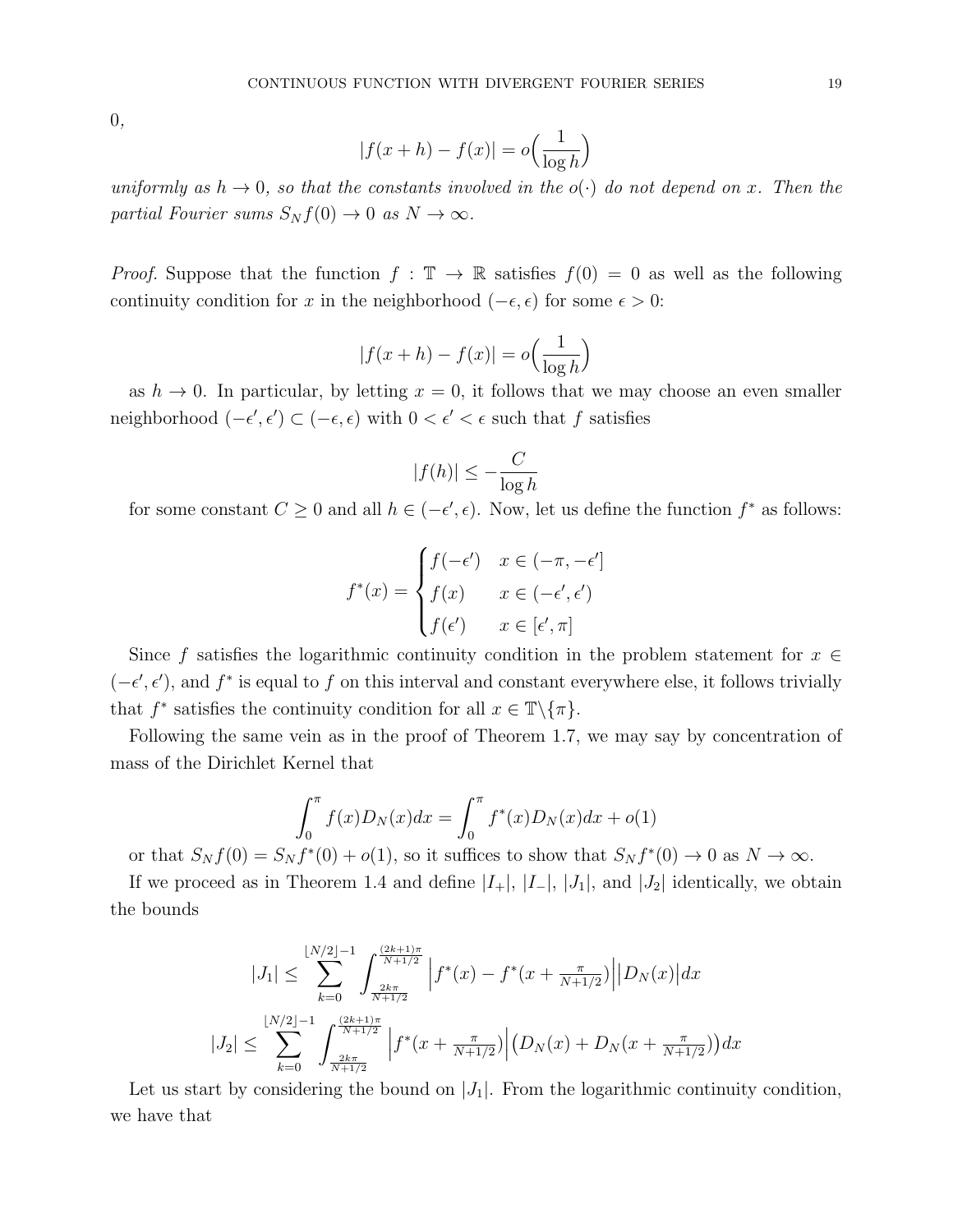$$
\left| f^*(x) - f^*(x + \frac{\pi}{N+1/2}) \right| = o\left(\frac{1}{\log N}\right)
$$

for  $x \in (-\pi, \pi)$ . Hence, we have

$$
|J_{1}| \leq \sum_{k=0}^{\lfloor N/2 \rfloor - 1} \int_{\frac{2k\pi}{N+1/2}}^{\frac{(2k+1)\pi}{N+1/2}} o\left(\frac{1}{\log N}\right) |D_{N}(x)| dx
$$
  
=  $o\left(\frac{1}{\log N}\right) \sum_{k=0}^{\lfloor N/2 \rfloor - 1} \int_{\frac{2k\pi}{N+1/2}}^{\frac{(2k+1)\pi}{N+1/2}} |D_{N}(x)| dx$   
=  $o\left(\frac{1}{\log N}\right) \sum_{k=0}^{\lfloor N/2 \rfloor - 1} \Theta\left(\frac{1}{k}\right)$   
=  $o\left(\frac{1}{\log N}\right) \Theta\left(\log N\right)$   
=  $o(1)$ 

and so  $|J_1| \rightarrow 0$ , where we have used the bounds on the "hump areas" of the Dirichlet Kernel derived in Lemma 1.4.

Next we consider the bounds on  $|J_2|$ . First of all, leveraging concentration of mass of the Dirichlet Kernel again, we need only consider the first  $\lfloor N \epsilon'/2\pi \rfloor - 1$  terms of this sum of integrals:

$$
|J_2| \le o(1) + \sum_{k=0}^{\lfloor N\epsilon'/2\pi \rfloor -1} \int_{\frac{2k\pi}{N+1/2}}^{\frac{(2k+1)\pi}{N+1/2}} \left| f^*(x + \frac{\pi}{N+1/2}) \right| \left(D_N(x) + D_N(x + \frac{\pi}{N+1/2})\right) dx
$$

This restriction guarantees that  $x \in (-\epsilon', \epsilon)$  for all x in the interval of integration of each integral in the sum. Hence, we may apply the logarithmic bounds on  $f^*$ :

$$
|J_2| \le o(1) + \sum_{k=0}^{\lfloor N\epsilon'/2\pi \rfloor - 1} \int_{\frac{2k\pi}{N+1/2}}^{\frac{(2k+1)\pi}{N+1/2}} \left| f^*(x + \frac{\pi}{N+1/2}) \right| \left( D_N(x) + D_N(x + \frac{\pi}{N+1/2}) \right) dx
$$
  
\n
$$
\le o(1) - \sum_{k=0}^{\lfloor N\epsilon'/2\pi \rfloor - 1} \int_{\frac{2k\pi}{N+1/2}}^{\frac{(2k+1)\pi}{N+1/2}} \frac{C}{\ln(\frac{(2k+2)\pi}{N+1/2})} \left( D_N(x) + D_N(x + \frac{\pi}{N+1/2}) \right) dx
$$
  
\n
$$
\le o(1) - \sum_{k=0}^{\lfloor N\epsilon'/2\pi \rfloor - 1} \frac{C}{\ln(x + \frac{\pi}{N+1/2})} \int_{\frac{2k\pi}{N+1/2}}^{\frac{(2k+1)\pi}{N+1/2}} \left( D_N(x) + D_N(x + \frac{\pi}{N+1/2}) \right) dx
$$
  
\n
$$
= o(1) - \sum_{k=0}^{\lfloor N\epsilon'/2\pi \rfloor - 1} \frac{C}{\ln(\frac{(2k+2)\pi}{N+1/2})} \Theta(\frac{1}{k^2})
$$